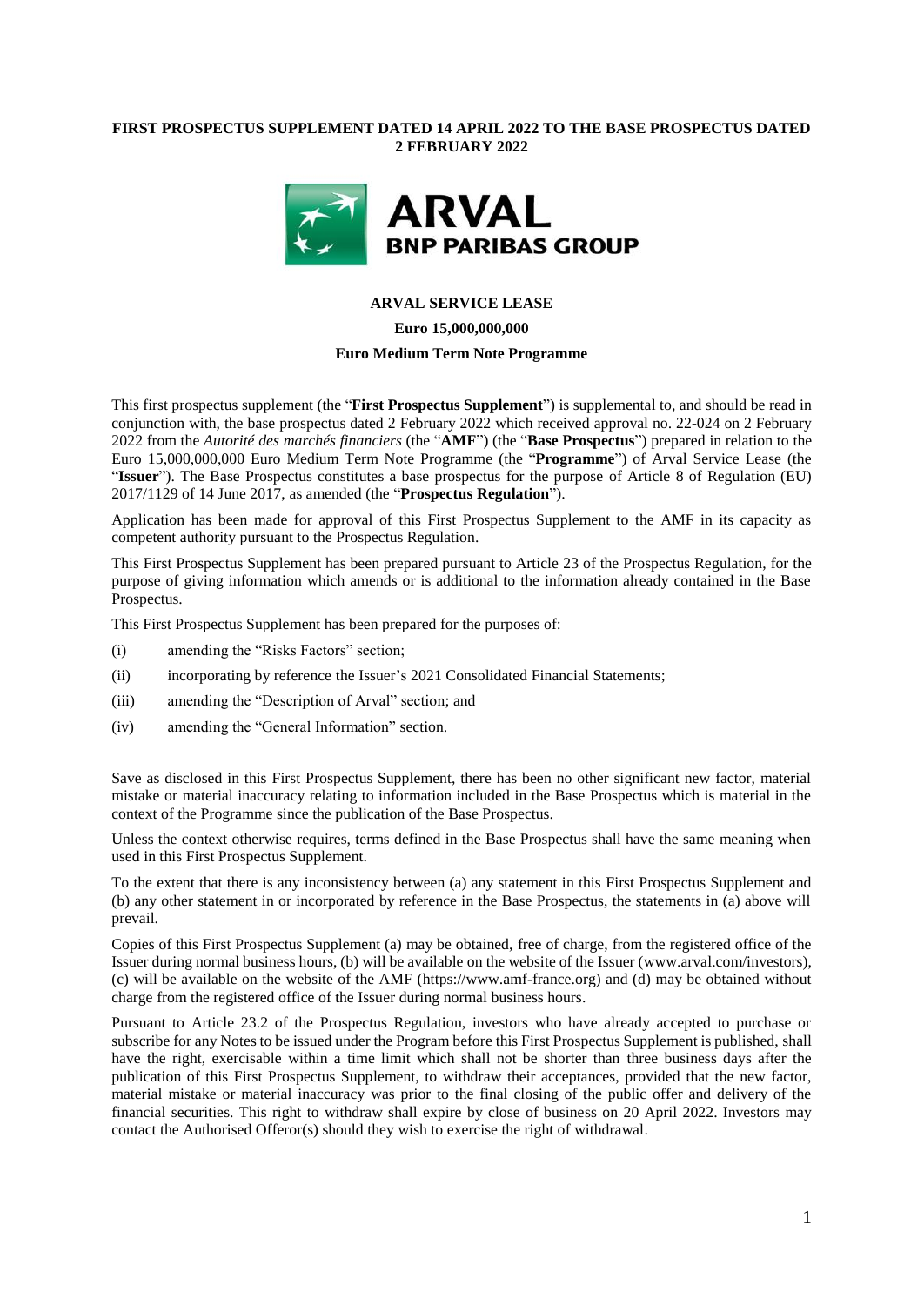# **TABLE OF CONTENTS**

| PERSON RESPONSIBLE FOR THE INFORMATION GIVEN IN THE FIRST PROSPECTUS |  |
|----------------------------------------------------------------------|--|
|                                                                      |  |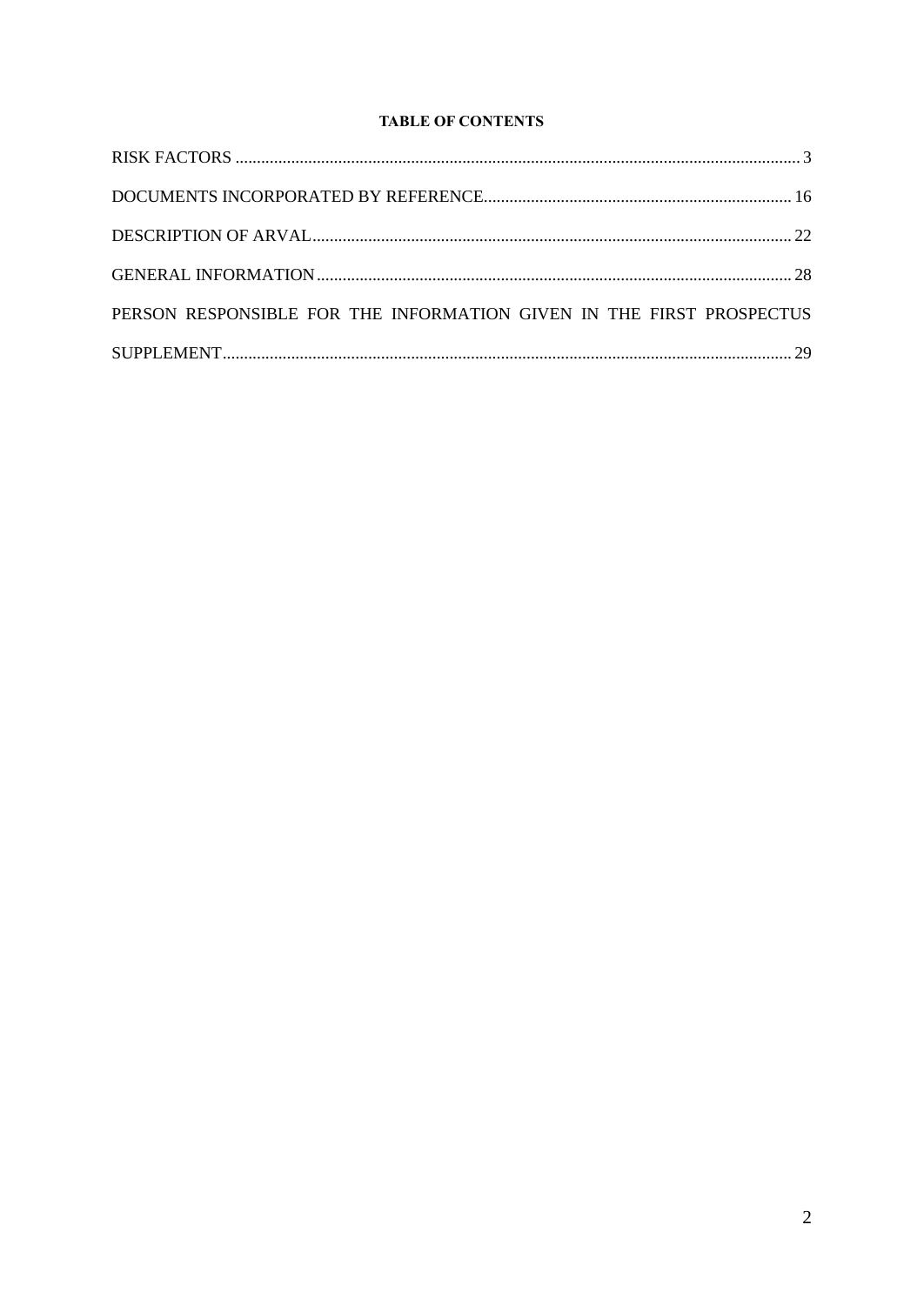#### **RISK FACTORS**

<span id="page-2-0"></span>*In relation to the amendments to the "Risk Factors" section of the Base Prospectus set out in this section: (i) text which, by virtue of this First Prospectus Supplement is deleted therefrom is shown in red/with a line drawn through the middle of the deleted text, and (ii) text which, by virtue of this First Prospectus Supplement is added thereto is shown green.*

The section entitled "**Risk Factors**" appearing on pages 13 to 35 of the Base Prospectus is amended as follows:

- the risk factors appearing under the heading "**I. Risks relating to the Issuer and its operations**" on pages 13 to 26 of the Base Prospectus are amended as follows:
	- the risk factors appearing under the heading "**A. Risks related to the Issuer's business activity**" on pages 13 to 17 of the Base Prospectus are amended as follows:

### "**A. Risks related to the Issuer's business activity**

#### *Risks linked to residual value of leased vehicles*

As a specialist in full service vehicle leasing, the Issuer's gross operating income ("**GOI**") is well diversified with a financial lease contract margin (that represents 43.6 45.6 per cent. of the Issuer's GOI at the end of December 2020 and  $42.4\%$  41.5% at the end of June December 2021), a service margin (including various types of services and insurance) (that represents 45.3 42.9 per cent. of the Issuer's GOI at the end of December 2020 and 37.9% 37.2% at the end of June December 2021) and a used car margin (that represents 11.6 per cent. of the Issuer's GOI at the end of December 2020 and 19.6% 21.3% at the end of June December 2021). With respect to the used car margin, the Issuer retains the residual value risk on its leased vehicles and sells vehicles returned by its clients at the end of the lease, at a profit or loss. Gross operating profit from such vehicle sales totalled EUR 129 million in 2019, EUR 159 million in 2020 and EUR  $\frac{166}{370}$  million in the first half of 2021. However, the Issuer may be unable to sell its used vehicles at desirable prices, and faces risks related to the residual value of its vehicles in connection with such disposals. The Issuer is exposed to a potential loss in a financial year from (i) resale of vehicles related to leases, which expire during the period whose resale value is lower than their net carrying amount and (ii) additional impairment during the lease period if residual value drops below contractual residual value.

The proceeds invoiced upon the sale of a used vehicle and the risk of such proceeds being less than the book value of such vehicle as at the contractual end date may depend on a number of factors, which may be outside the Issuer's control. Profit from future sales and estimated losses, and consequently the risk of such sales proceeds being less than the contractual residual value, are impacted by internal remarketing performance and external factors such as macroeconomic conditions, government policies, tax and environmental regulations, emission values and fuel prices, consumer choices, consumer confidence, new vehicle prices, new vehicle sales, new vehicle brand images or marketing programs, the actual or perceived quality, safety or reliability of vehicles, the level of current used vehicle values, etc.

Technological change can also create uncertainties as to the future value of vehicles. Some technologies can become less desirable if vehicle performance or regulations change. An example observed 3 years ago is the impact on diesel used car prices following the DieselGate and the ban of diesel cars in some areas and in large cities. At that time the impact on diesel used car prices was estimated at EUR three hundred (300) per car with the rateable value of EUR ten thousand (10,000) in average, which constitutes three (3%.) per cent. An action plan was set up in 2017 to compensate the effect of the diesel crisis, mainly based on: remarketing initiatives, fleet booster and insurance initiatives, and also through new products launch and productivity gains. Since 2017, a strong attention has also been put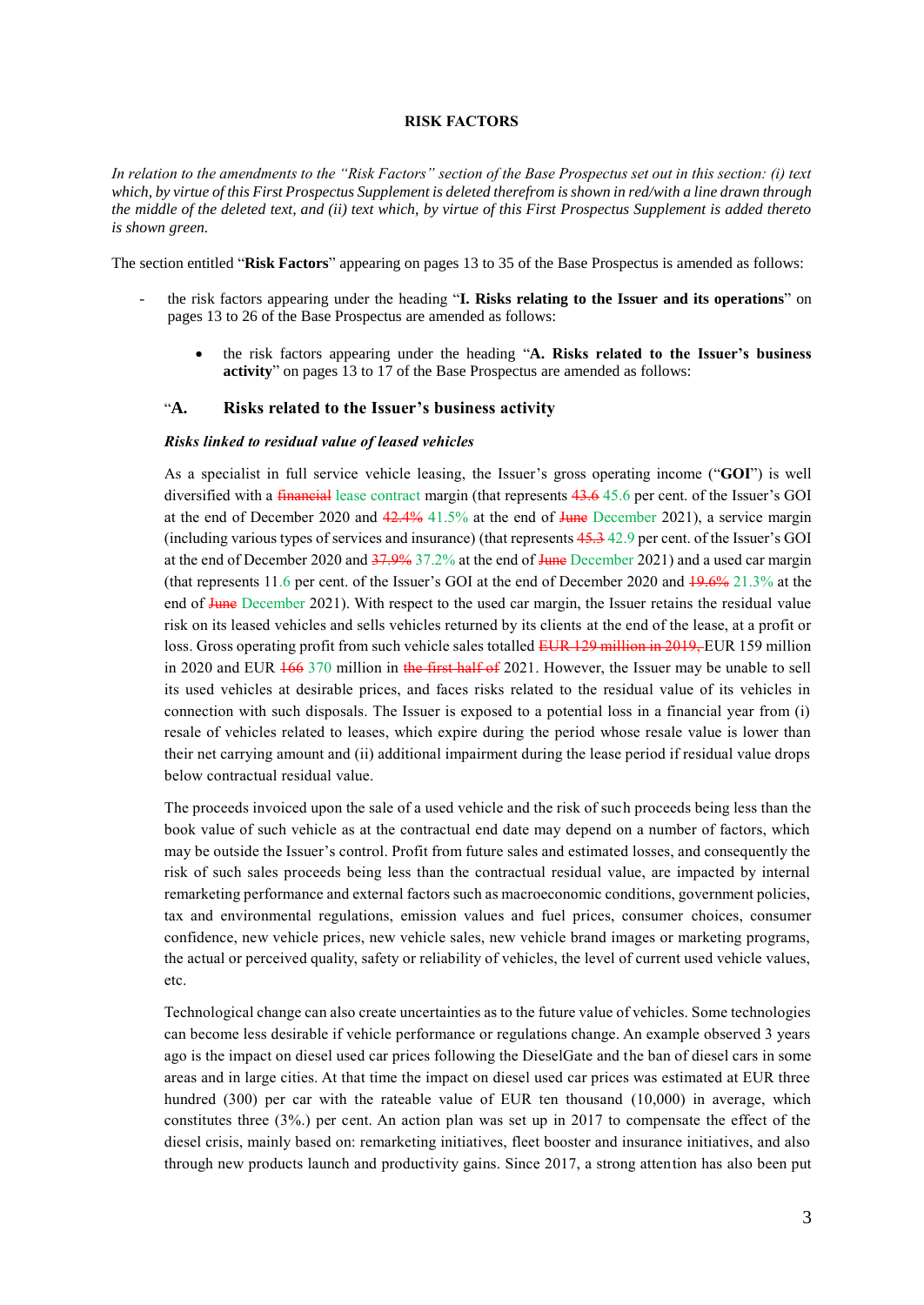on transforming the car mix in the new production (cars entering the fleet) with a 5-year ambition which allowed to reduce the diesel share from 90% to  $45\%$  44% in 2021.

Any of the factors above that may reduce the leased vehicle sales proceeds could force the Issuer to reduce concurrently the estimated residual values of the leased vehicles in its fleet and cause a loss from increased prospective depreciation expenses or cause a loss on the sale of the vehicle on lease termination. Arval re-evaluates on a quarterly basis the future margin on used car sales. A decrease in the residual value of the Issuer's leased vehicles could have a material adverse effect on the Issuer's business, financial position and results of operations.

#### *Risks linked to adverse developments in the automotive industry*

General developments in the automotive industry are important for the Issuer, due to their effects on the terms and conditions (including price levels) for purchasing, servicing and eventually r eselling its vehicles, which in turn could impact the demand for, and pricing of, the Issuer's services. These could influence both the purchase prices of vehicles and the resale prices of used vehicles.

The Issuer is dependent on developments in automotive trends and technology changes, which are subject to a variety of factors that it cannot influence. These include, for example, the evolution of oil prices and renewable energy prices and infrastructure, the expansion of public transport infrastructure, availability of popular electric vehicle models, new technologies such as autonomous driving software, urban policies adversely affecting personal car use, changes in government policies affecting diesel vehicles in Europe or other markets in which the Issuer operates, the imposition of carbon taxes and other regulatory measures to address climate change, pollution or other negative impacts of mass transport, the development of alternative transportation means in the city (bikes, scooters, etc.). A negative development of these factors may affect the use of vehicles in general and therefore the business of the Issuer. Current shortage of semi-conductors worldwide has a negative impact or delivery time by car manufacturers. This could result in a lower than expected fleet growth.

Market consolidation or down-sizing or liquidations of individual car manufacturers could also materially affect the availability of certain vehicles and the bargaining power of the Issuer when negotiating competitive prices for the vehicles it purchases to satisfy the Issuer's customer needs.

The Issuer is subject to risks related to the climate change and pollution concerns, together with evolutions in the environmental regulation. Legal requirements relating to environmental protection are growing in importance in the European Union and in other regions of the world. In recent years, some car manufacturers have been accused of manipulating emission levels. Such scandals may induce stricter regulations, influence customer purchasing decisions and the market prices of certain affected vehicle models. Emission scandals in the past or future could potentially negatively affect the market prices of certain of its used vehicles (including diesel powered vehicles) and have other adverse effects on the business of the Issuer. In 2020 2021, 56% 44% of vehicles registered in full service leasing were Diesel (45% year to date as at 30 September 2021-56% in 2020).

This evolution also impacted the transition to a lower-carbon economy. Given the nature of its business, the risks the Issuer faces are linked to its transition from internal combustion engines vehicles in the Issuer's fleet to low and zero emission alternatives. Such transition could impact aspects of the Issuer's business model where internal combustion engines vehicles represented 89% 84% of its fleets at the end of December 2020 2021 (85% at the end of September 2021 89% at the end of December 2020), which is why the Issuer aims to reduce the share of the latter in its portfolio and promote green alternatives. In some cases, the profitability of parts of the Issuer's value chain could be adversely affected.

The Issuer has set-up an Energy Transition Plan which set target in terms of decrease diesel share in production together with increasing electric vehicles ("**EV**") share. The Issuer has also developed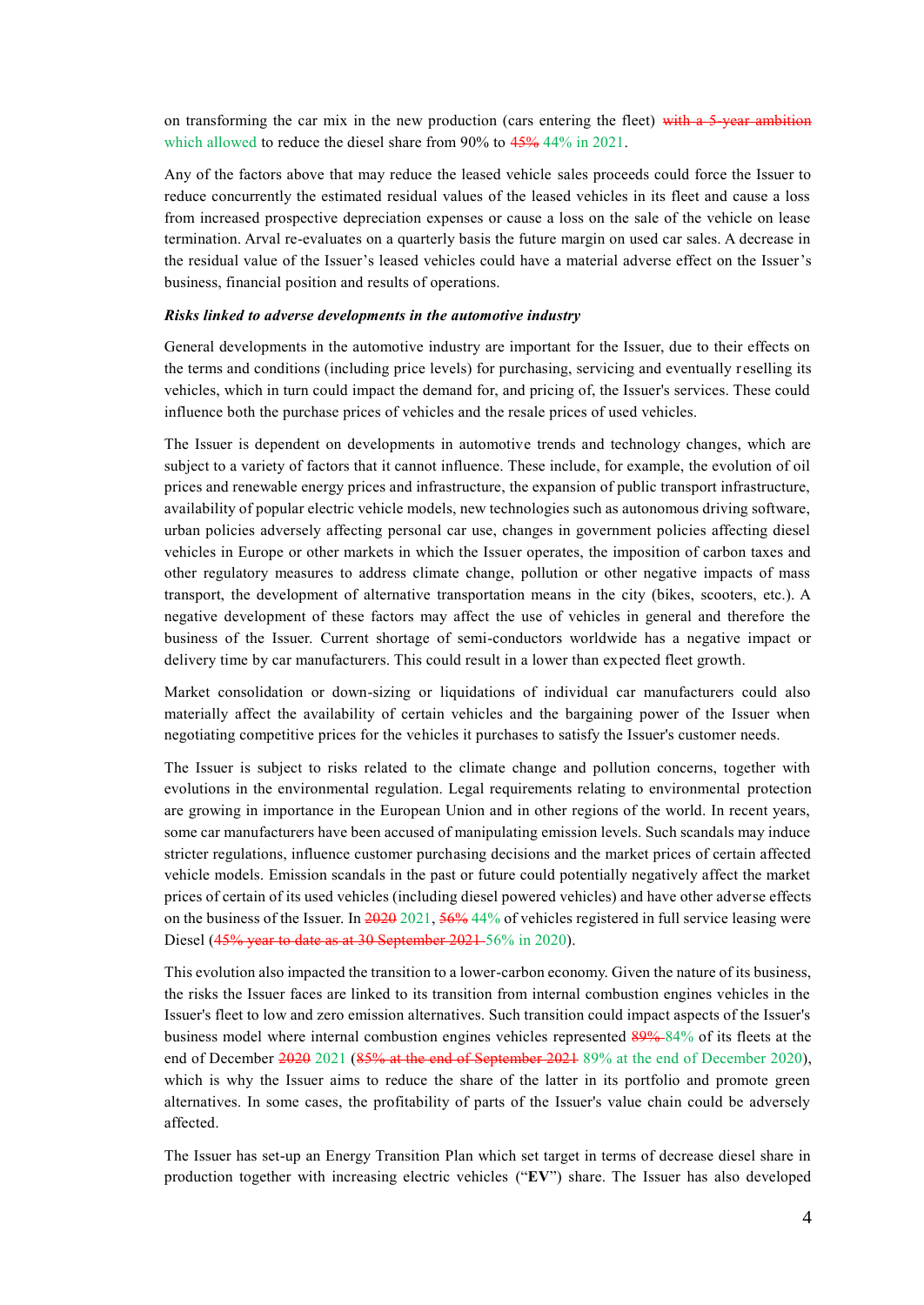consulting approach for its clients in order to support them in the choice of the right structure of their fleet, depending of their drivers' usage, the total cost of ownership of the vehicles and their objectives in terms of reducing pollution and CO2 emissions.

Finally, prices for petroleum-based products, which include petrol, diesel and tyres, have experienced major volatility in the past. If oil prices were to recover and return to higher levels, automotive travel patterns might be adversely affected in many ways. Significant increases in fuel prices could significantly discourage customers from using leased vehicles and this could have an adverse effect on demand for the leased vehicles offered by the Issuer.

The materialisation of any of the risks described above could materially alter the existing business practices, financial condition and results of operations of the Issuer.

#### *The Issuer faces risks related to its motor insurance business*

The Issuer is, amongst others, exposed to third-party liability claims (which include personal injury, death and property damage), motor material damage claims, passenger indemnity and legal assistance claims through Greenval Insurance DAC ("**Greenval**"), an insurance company based in Ireland and working exclusively for Arval since its creation in 2007, which has been acquired by Arval from BNP Paribas Ireland in December 2020. On the basis of the 2020 combined 2021 consolidated profit and loss account (cf. note 1.b of the 2020 Consolidated Financial Statements), Greenval represented 4.4% 3.6% of the gross operating income of the Arval Group at 31 December 2020 2021.

Greenval provides insurance to Arval Group companies and their customers for third-party liability (54% 52% of Greenval Gross Written Premium or "**GWP**"), motor own damage (37% 39% of Greenval GWP), and other various covers (9% of GWP) as passengers & driver indemnity, legal assistance risks in relation to vehicle leasing and fleet management. In order to limit the financial impact of a single accident or event, Greenval purchases external reinsurance covers with a panel of large highly solvent reinsurer companies, on an excess of loss basis for two principal risks, motor third-party liability and catastrophic events. However, the Issuer and Greenval remain partly exposed to large claims and insufficient premiums to cover their risk exposure. In some cases, Arval Group companies may keep the material damages risk occurring to the lease vehicle which can result in losses in the event of high vehicle repairs costs.

Arval Group is active in a complex and changing legal and regulatory environment related to insurance which could affect its insurance products distribution in case of evolving regulation.

As of 31 December 2021, Greenval is directly operating under Freedom of Service ("**FOS**") in 14 European Union countries to provide insurance coverage to Arval Group companies and their customers in these markets. Greenval is also acting as a reinsurer in six other European countries.

In some cases, the Issuer may face uninsured liability for fleet damage or theft or natural events at levels significantly in excess of historical levels which may adversely affect the Issuer's revenues and profitability.

# *The Issuer is subject to changes in financial reporting standards, such as IFRS 17 Insurance contracts, or policies, which could materially adversely affect Issuer's reported results of operations and financial condition and may have a corresponding material adverse impact on capital ratios.*

The Issuer's consolidated financial statements are prepared in accordance with International Financial Reporting Standards ("**IFRS**") as adopted by the European Union. Accordingly, from time to time the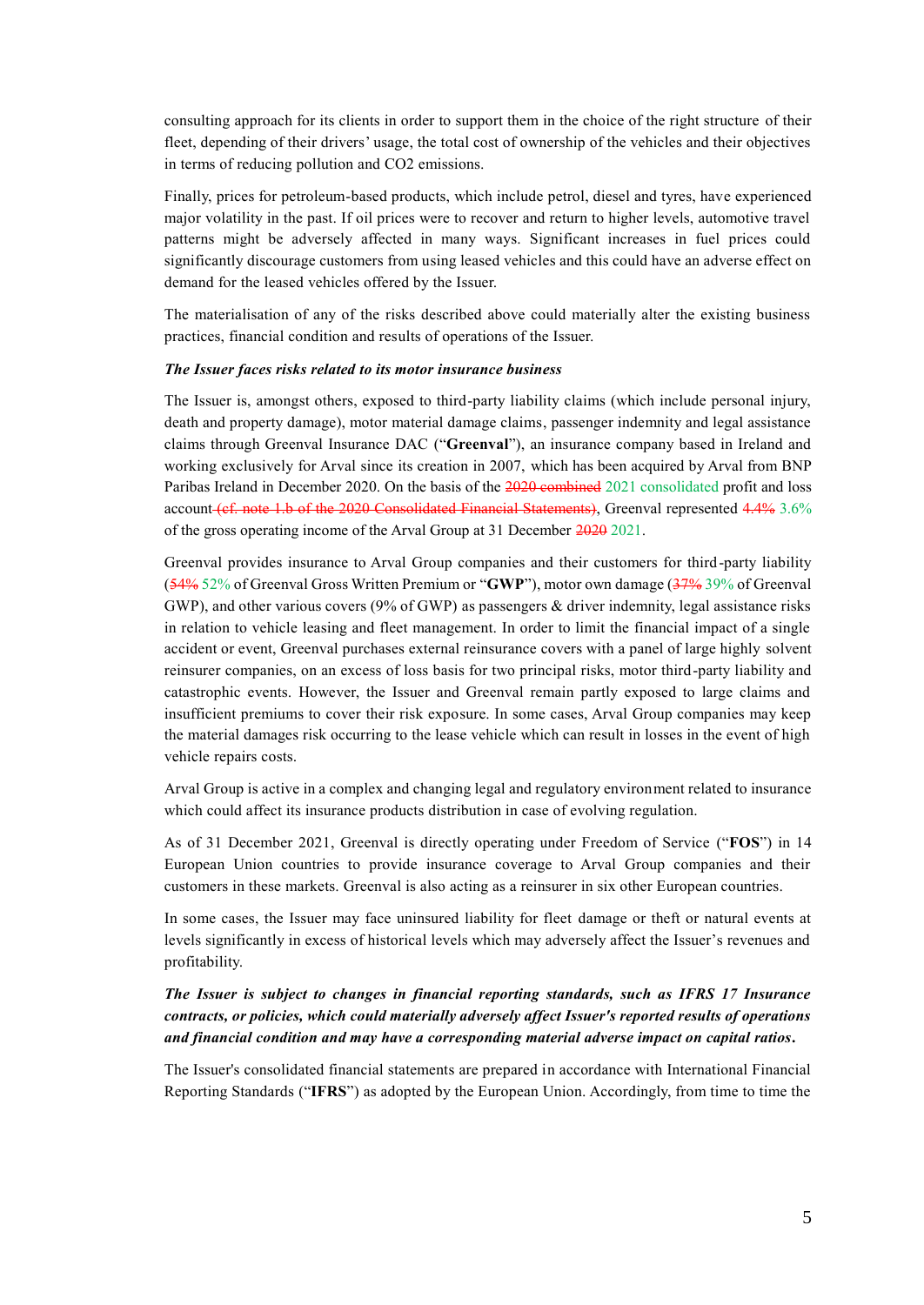Issuer is required to adopt new or revised IFRS issued by the International Accounting Standards Board ("**IASB**") and adopted by the European Union.

The Issuer and Greenval, its fully owned insurance subsidiary, will adopt IFRS 17 by the required effective date of January 2023. IFRS 17 includes a current measurement model where estimates are remeasured each reporting period. The standard allows a choice between recognizing changes in discount rates either in the income statement or directly in other comprehensive income. A simplified premium allocation approach may be applied for contracts that meet specific conditions which might apply to most of Issuers contracts. This approach is quite similar to current accounting under IFRS 4. The Arval Group is currently assessing the impact of IFRS 17, and as such is not able to quantify its impact.

These and further changes in financial reporting standards or policies, including as a result of choices made by the Issuer, could have a material adverse effect on the Issuer's reported results of operations and financial condition and may have a corresponding material adverse effect on capital ratios.

### *Risks linked to maintenance services and tyres*

The leasing contracts entered into by the Issuer provide estimates regarding the preventive and curative maintenance, tyre change costs, body repair, roadside assistance, etc. Costs of maintenance, tyres, body repair and glasses represented altogether about EUR 1.2 billion in 2020 2021. However, the actual costs of maintenance incurred during the contract life may be greater than the costs forecasted and included in the quotation at the beginning of the contract.

Maintenance pricing setting is done locally using scores calibrated on local historical statistics. A global review of the maintenance margins is carried out for each of the thirty (30) countries<sup>1</sup> in which the Arval Group operates on a regular basis in order to backtest the pricing assumptions in terms of costs and frequencies and to make the necessary adjustments if maintenance and tyre costs are higher in the latter part than in the first part of a contract's life.

The costs described above may be influenced by a number of factors that include, extension of maintenance to services not initially included, maintenance frequency higher than initial assumptions (poor evaluation, type of usage on the part of customers), price of supplies needed for maintenance of vehicles higher than initially estimated, labour cost higher than initially estimated.

The Issuer's pricing structure and assumptions regarding the future maintenance and repair costs and tyre costs of the vehicles in its fleet over the term of the lease may prove to be inaccurate. As most of the Issuer's leases are on a fixed-fee basis, the Issuer may not be able to pass on the increased prices to its existing customers, which may in turn result in reduced margin or losses on the relevant leasing contracts. The Issuer may not be able to recover the unbudgeted costs and this could have an adverse impact on the Issuer's financial condition and results of operations.

#### *Dependence on third-party providers*

-

The Arval Group may distribute vehicle leasing services either in the "direct channel" or "indirect channel". These indirect contractual arrangements accounted for 26% 23% of the total fleet in full service leasing (including private lease contracts) of the Arval Group at 31 December  $2020$  2021 (out of which 8% 9% are constituted by contractual arrangements concluded with external partners and 18% 15% by contractual arrangements with BNP Group).

 External bank: in particular, the leasing activities of one European subsidiary of the Issuer are partly based on contractual relationships with an external bank acting as intermediary in the distribution of vehicle leasing contracts and, as this contractual arrangements accounted for 4% of

<sup>&</sup>lt;sup>1</sup> Arval Group entities propose their leasing services in 30 countries. Arval Group is also present in Ireland where the insurance company Greenval is incorporated.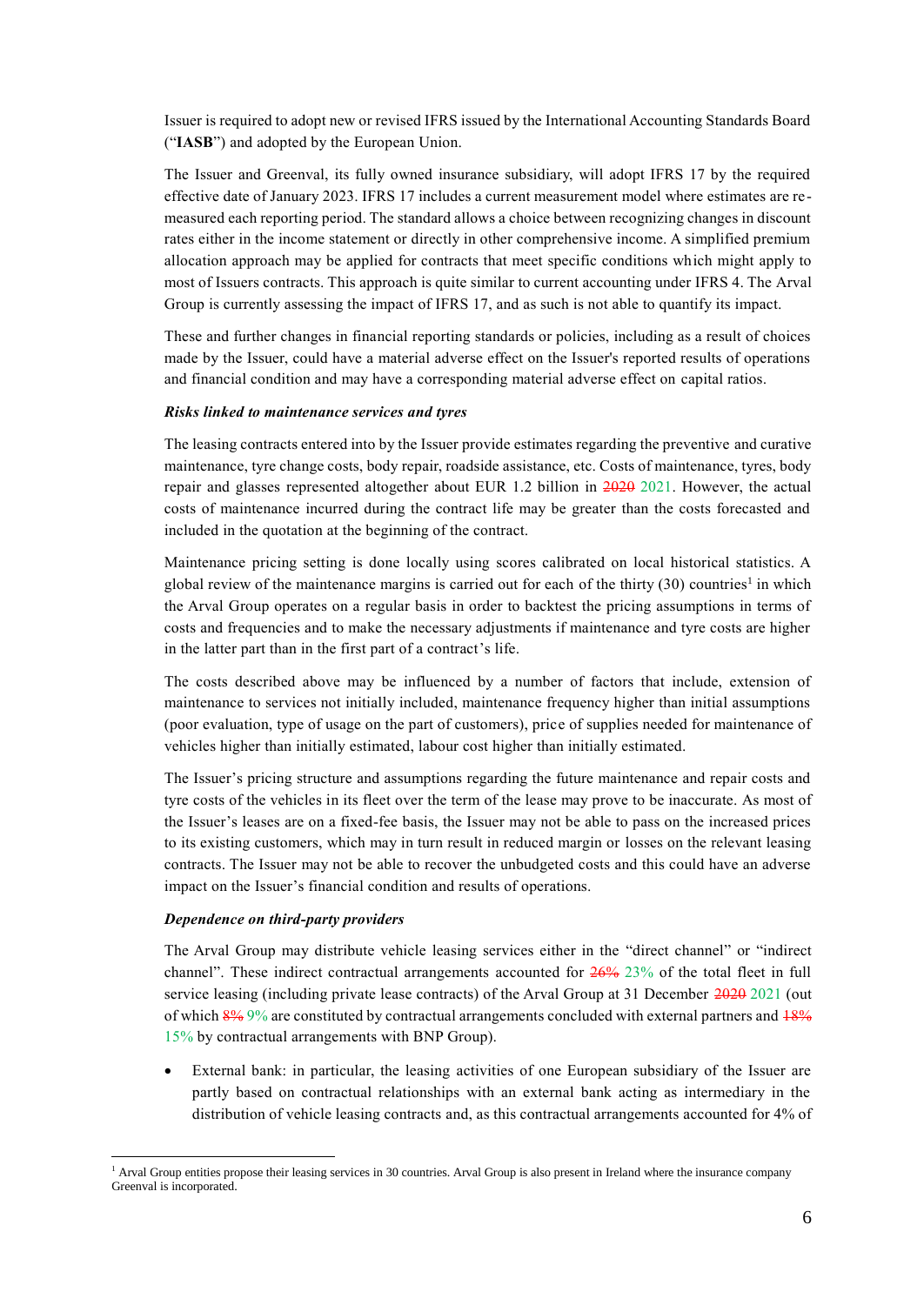the total fleet (including private lease contracts) of Arval Group at 31 December 2020 2021, Arval Group may face a temporary decrease of its total fleet upon termination by such counterparty of these contractual arrangements.

- Car manufacturers and dealers: the Issuer also depends on car manufacturers and dealers for the supply of attractive vehicle models on competitive terms, in sufficient quantities, with satisfactory quality and on a timeline compatible with its business model (during the year  $2020$  2021, Arval Group have registered 349,800 373,911 new vehicles) and for maintenance and spare parts. Arval Group entities also rely on other suppliers of aftersales service. In addition, the Issuer's vehicles and their components or equipment may become subject to recalls by their manufacturers or by governments, which would negatively impact its business.
- Other suppliers: the Issuer also depends on short-term rental companies in order to propose replacement vehicles to its long-term leasing customers. Arval Group is working in this respect with several short-term rental operators that enable some flexibility towards the client. During the year 2020 2021, Arval Group's have paid 57,7 66.4 million of euros of short term rental costs. Therefore, the Issuer could be negatively impacted in circumstances where such companies would not be able to continue providing short-term rental services to the Issuer. It should be noted however that relief vehicles may also be provided by Arval third party suppliers under roadside assistance contracts.

The Issuer uses partners for maintenance, towing or the supply of replacement vehicles. This situation creates sometimes situation of dependency which may generate pricing risks, and the quality of service and quality of the customer management may be deteriorated, which could have an adverse impact on the Issuer's reputation, financial condition and results of operations."

 the risk factors appearing under the heading "**B. Credit risks**" on pages 18 to 19 of the Base Prospectus are amended as follows:

## "**B. Credit risks**

## *The Issuer is exposed to credit risk from customers who may default in respect of their payment obligations*

The credit risk is the risk of loss resulting from the inability of customers or contractual counterparties of the Issuer to meet the financial commitments in their contracts. This includes the risk of a default on lease payments and accounts receivable due to the Issuer.

The Issuer credit risk depends heavily on:

- the concentration and risk profile of its customers: the Issuer's portfolio is not concentrated per client: Top 10 large corporate clients (other than BNP Group (being BNP Paribas together with its consolidated subsidiaries, the "**BNP Group**")) represent only 7% of the total exposure at 30 June 31 December 2021. Top 20 large corporate clients represent twelve (12%) per cent of total exposure at 30 June 31 December 2021;
- the geographical and industry segmentation of its credit exposure: the Issuer's portfolio is well diversified by industry:
	- $\circ$  No large industry segment exceeds thirteen (13%) per cent of the portfolio at 30 June 31 December 2021;
	- o Sensitive industry to the Covid-19 crisis only represents a very small part of the portfolio: aviation/air transportation, automotive, retail nonfood, textile, and tourism/leisure, all together account for around eight point  $f_{\text{out}}$  three  $(8.4\% 8.3\%)$  per cent of the portfolio at  $30$ June 31 December 2021;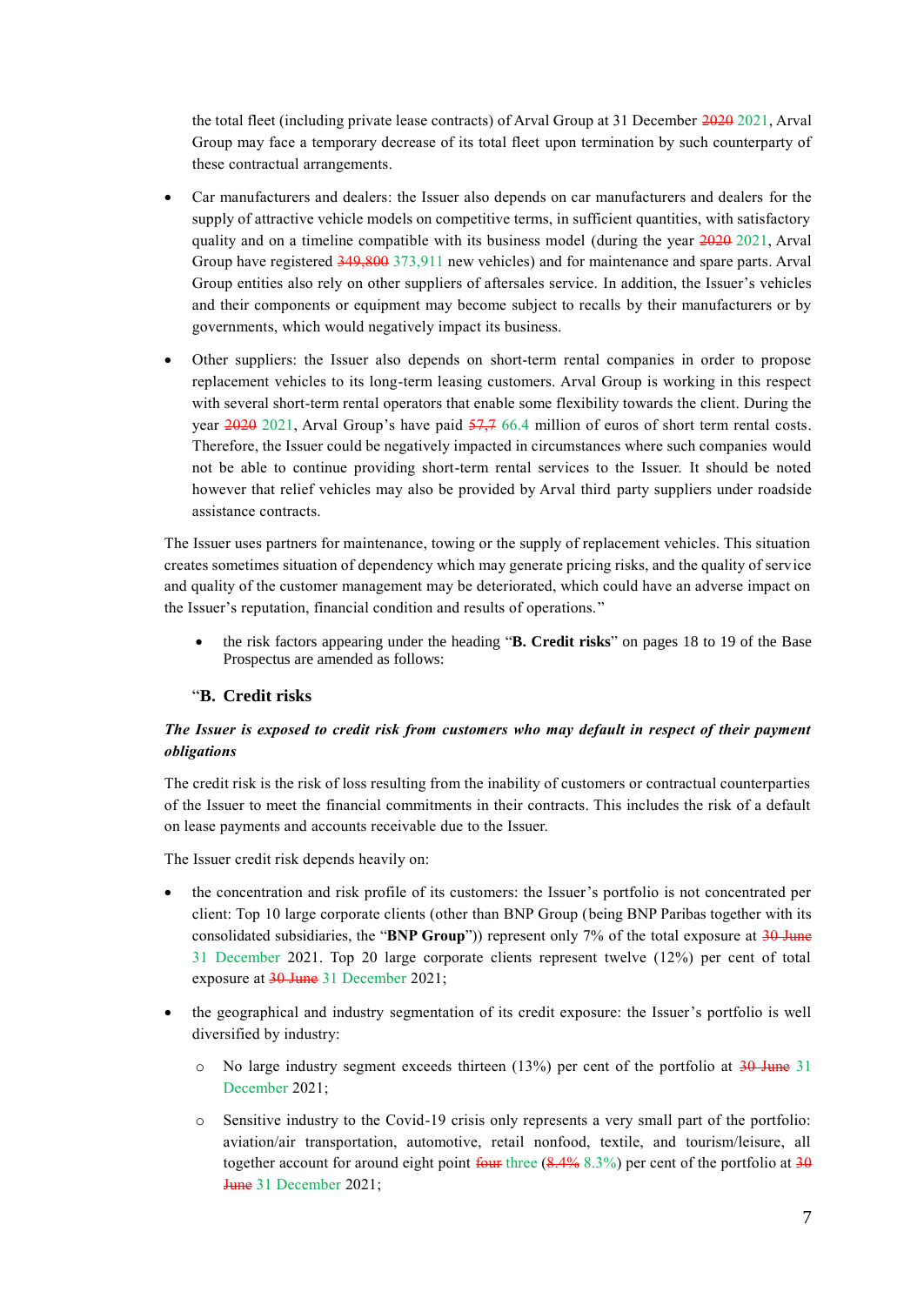$\circ$  Automotive segment represents two (2%) per cent at 30 June 31 December 2021;

- the nature of this credit exposure and the quality of its leased vehicles portfolio: the Issuer's client portfolio has a good credit profile with the investment grade part at fifty-four (54%) per cent at 30 June 31 December 2021 (56% at 31 December 2020). One third of the portfolio is the equivalent of a "BB" credit rating, which let only a small part (six (6%) per cent) rated "B" and below. The Issuer applies the global rating policy of BNP Group, adopts systematically BNP Paribas ratings for shared clients with BNP Paribas and achieves systematically annual internal rating review;
- economic factors may influence customers' capacity to make scheduled payments, including business failures, corporate debt levels and debt service burdens and demand for the products and services of its customers. For instance, during the global economic crisis in 2008 and 2009, the Issuer briefly experienced moderately higher default rates from corporate and small and medium sized enterprises. Since 2016, the cost of risk has remained below 23 bps annually (20bps in 2019). It was 30 bps in 2020 in relation with Covid crisis. It was 14 15 bps in the first half of 2021. The large share of B2B with large corporate clients let Issuer's business has an overall low credit risk (historically around 20bps):
	- o Corporate clients usually pay their rental even if they face difficulties as they need the vehicles for their activity. The cost of risk is low for this segment (around 10bps).
	- o The Issuer remains owner of the vehicles and can get them back if the rental is not paid.
	- o Credit risk is higher in the retail segment (around 50bps).
	- $\circ$  At the end of December 2020 2021, annualized cost of risk amounted to 30 15 bps (16 bps for the first nine months of 2021-30 bps in 2020).

At 31 December 30 June 2021, the Issuer receivables with customers and financial institutions was EUR 231.88 242.7 million. At this same date, the Issuer had EUR 36.11 34.4 million in allowances for impairment concerning trade receivables, thus net receivables of EUR 195.77 208.3 million<sup>2</sup>.

While the Issuer generally has the ability to recover and resell leased vehicles following a customer default, the resale value of the recovered vehicles may not be adequate to cover its loss as a result of a default. The Issuer may not be able to resell the relevant vehicle at all which could have an adverse impact on the Issuer's results of operations.

If several countries go into recession as a result of the Covid-19 crisis, the clients' default rates could rise despite the preventive measures taken by the Issuer (tighter lending criteria, greater attention to collection).

## *Arval Group is exposed to credit risk from its counterparties on its investment portfolio instruments and reinsurance contracts*

Greenval, the fully owned insurance subsidiary of Arval, enters into reinsurance agreements with ten reinsurers with respect to third-party liability and natural catastrophic events, ceded premiums to reinsurers representing circa 10% 4% of Greenval GWP. Its reinsurance agreements and investment portfolio holdings arrangements expose Greenval to credit risk in the event of a default of its counterparties. It is therefore possible that Greenval could suffer losses because of its counterparty exposures and such losses could have a material adverse effect on its revenues, reserves and profit. Risk impact on the Greenval investment portfolio on a single (non BNP Group) counterparty/issuer is limited by Greenval investment policy at 5% 10% of the investments held in the technical reserves portfolio. Furthermore, Greenval solvency margin cover has grown from 152% to 174% at fourth

-

<sup>2</sup> Arval's audited consolidated accounts.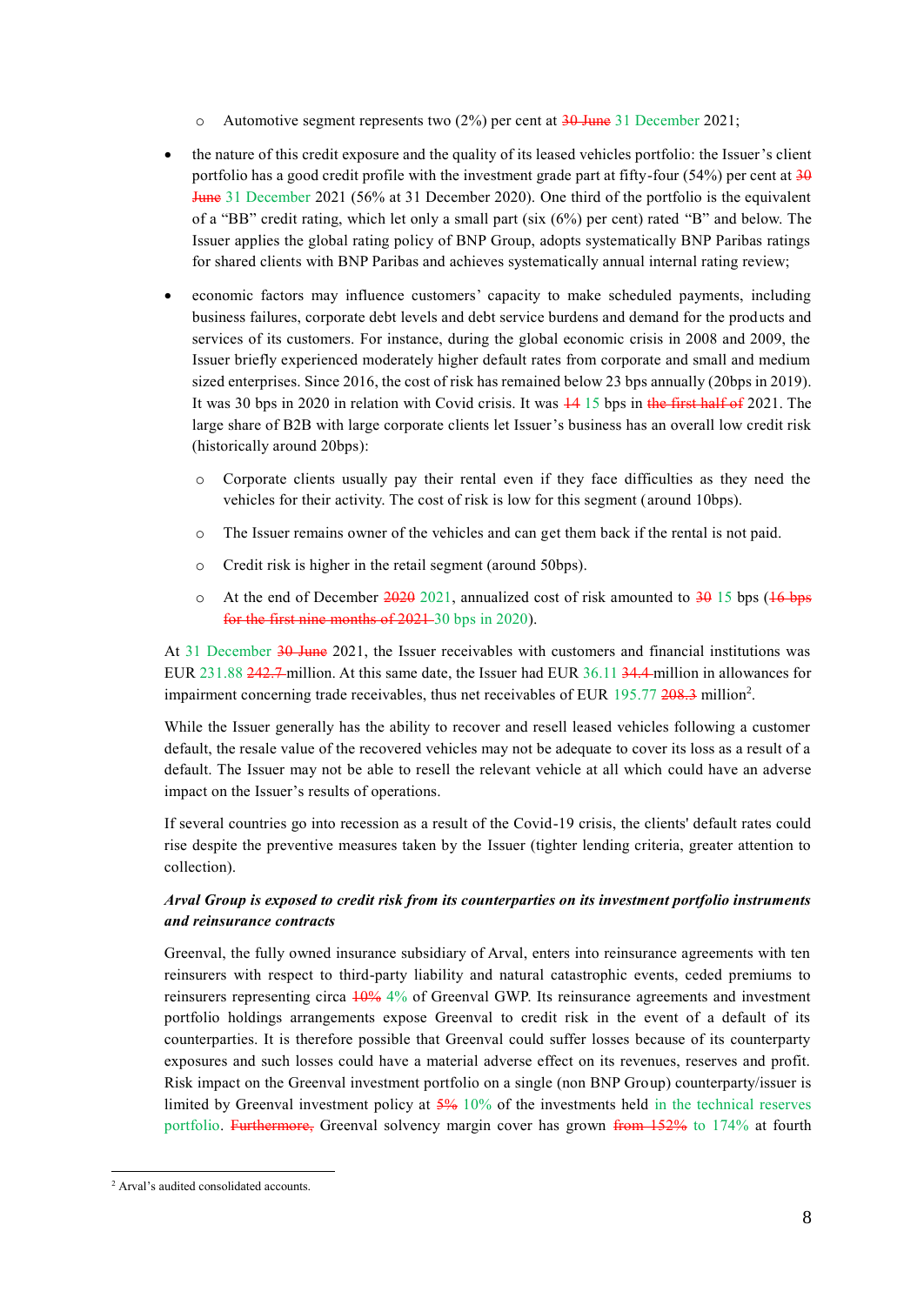quarter 2020 2021 (152% at fourth quarter 2020)., reflecting the significant increase in the capital base of Greenval while the Solvency Capital Requirement also increased, albeit to a smaller degree. "

 the risk factors appearing under the heading "**C. Strategic risks**" on pages 19 to 21 of the Base Prospectus are amended as follows:

## "**C. Strategic risks**

#### *Risks linked to the Issuer's competitiveness and strategy*

The Issuer is exposed to a risk related to its competitive and strategic environment, which is a risk including loss of clients, volumes of activity, or revenues resulting from the inability to maintain its competitive position or to carry out its strategy.

Intense competition from a variety of competitors: The Issuer operates in a competitive industry characterized by consolidation in a number of its core markets, particularly in the more mature European markets. On a global scale, the full-service leasing market remains fragmented, with few players providing global coverage. The Issuer's key competitors are the ALD group, LeasePlan and Alphabet, which are international multi-brand leasing companies operating in the same geographies as the Issuer. Arval Group is the European leader in the multibrand full service leasing market. At the end of December 2020 2021, Arval Group's full service leasing fleet reached 1,382 1,470 thousand vehicles  $(1,441, 1,382)$  thousand vehicles as at  $30$  September 2021 31 December 2020), to be compared with 1,372 1,427 thousand vehicles for ALD (1,382 1,372 thousand vehicles as at 30 September 2021 31 December 2020)<sup>3</sup> and to  $\frac{1}{3}$  1,328 thousand vehicles estimated for LeasePlan (1,311 thousand vehicles estimated as at 30 September 2021 31 December 2020)<sup>4</sup>. Alphabet reported 705 696 thousand fleet contracts at the end of  $\frac{2020}{2021}$  (705 thousand fleet contracts at the end of 2020)<sup>5</sup>. On the 6 January 2022, ALD announced the signing of a Memorandum of Understanding to acquire 100% of LeasePlan. The closing of the transaction, which is expected by end 2022 and is subject to several closing conditions, would create the leader in multi brand full service leasing.

The Issuer's principal competitors are, at the global level, international independent operators, bank affiliates and car manufacturer captives. In addition, in certain markets, the Issuer may be in competition with local players.

Pressure on the prices charged for its services: The Issuer's competitors, some of whom belong to group held by car manufacturers or banks that may have access to substantial funding at a low cost, may seek to compete aggressively on the basis of pricing, particularly with the consolidation of main players. Further, the Issuer may be required by customers to match competitors' downward pricing either to maintain or gain market share, which may adversely affect the margins that can be achieved and the results of operations of the Issuer. If the Issuer's prices are too far from those of its competitors, it may lose customers and/or business volume.

Continuous development of new services: In addition, the Issuer's positioning is dependent on its ability to meet customers' expectations i.e. its ability to continuously improve its existing range of products and services and to develop new products, services, systems and software that meet the evolving needs of its customers. Technological advancements may lead to changes in customer behaviour, especially in relation to mobility patterns, which may require the Issuer to make substantial investments in order to stay abreast of such developments; technological advancements may also result

<sup>&</sup>lt;sup>3</sup> ALD Q4-20202021 and Q34-20212020 results press release.

<sup>&</sup>lt;sup>4</sup> LeasePlan Q4-20202021 and Q34-20212020 results press release and Arval's management estimation based on the following total fleet breakdown for LeasePlan at 2019 year end:  $71\%$  full financial leasing (and at 30 September 2021: 74% full service leasing, 25% fleet management, 1% financial leasing).

 $5$  BMW  $2020$  2021 annual report.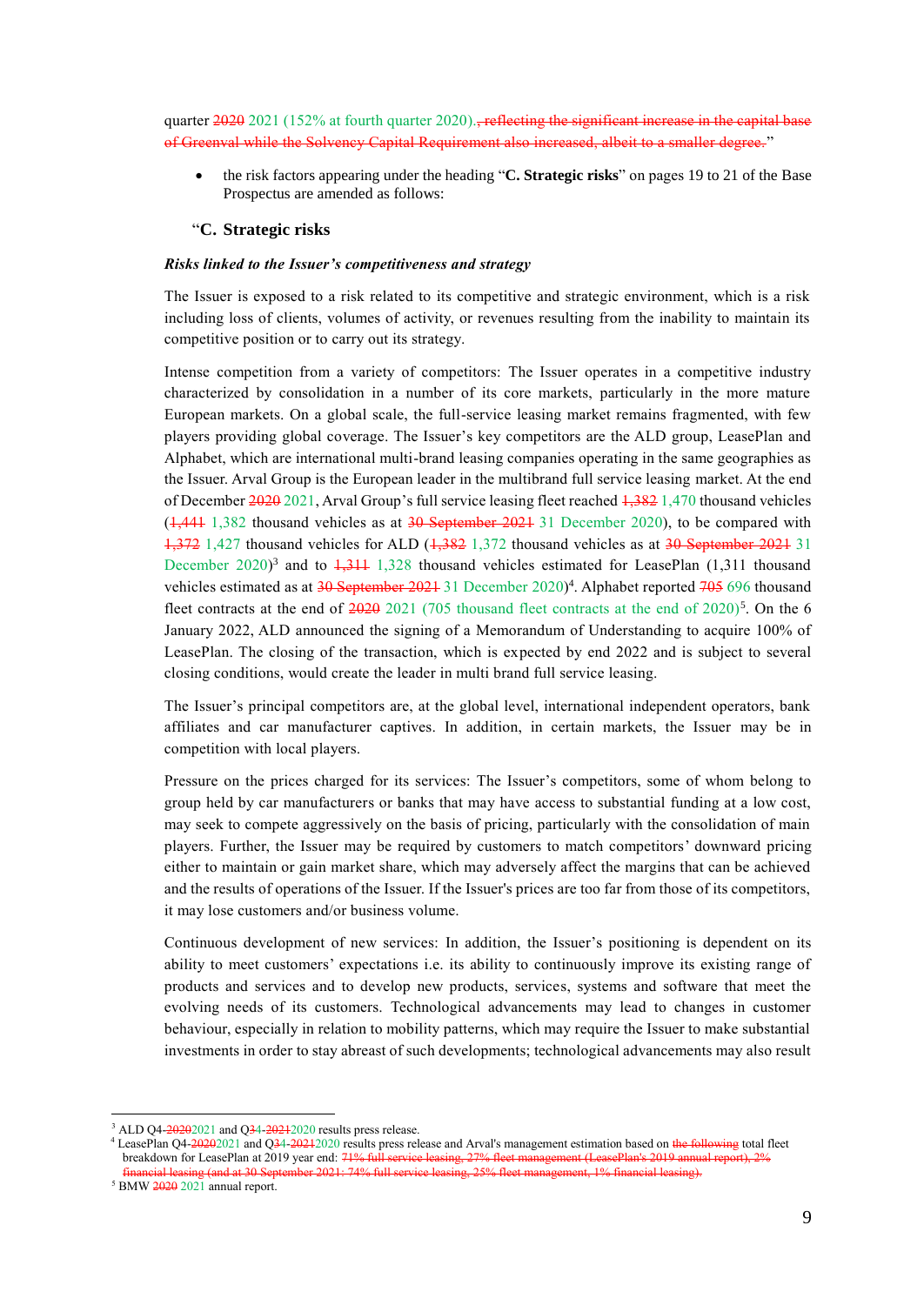in car manufacturers offering mobility solutions on the basis of self-driving vehicles, thereby circumventing vehicle rental and leasing providers and increasing competition in the vehicle rental and leasing industry. Therefore, the Issuer may be unable to compete successfully or competition may increase in the businesses in which it operates, which may affect the Issuer's business, financial position or results of operations.

Also, the Issuer intends to develop its business and its growth ambitions involve expansion into selective segments, such as increasing penetration of the retail segment, development in specific geographical areas, which has an higher cost of risk than the corporate one.

Arval Group strategic objectives are detailed in the "Arval Beyond" plan launched to target these new objectives for the years 2020-2025. Arval Beyond strategic plan is a roadmap for the Arval Group between now and 2025 with the following targets:

- Arval's growth and financial performance through in particular reaching 2 million leased cars worldwide;
- Arval's CSR & Energy Transition resulting in 700,000 electrified vehicles in its fleet, 30% 35% reduction in CO2 emissions vs. 2020, and Arval remaining a carbon neutral company;
- A business model, covering a wider mobility concept including the car;
- The percentage of the women's share in Arval's COMEX being 40%.

Any future recession could have a material adverse impact on the execution of the Issuer's growth strategy, however if the Issuer is unable to develop into these new markets, to expand into new areas or with new categories of customers, and fails to successfully implement its strategy or if it does not yield the expected results, this could have a material adverse effect on its business, financial condition, revenues, reputation, and results of operations."

- the risk factors appearing under the heading "**D. Operational risks**" on pages 21 to 24 of the Base Prospectus are amended as follows:
	- the paragraph headed "*Epidemics and pandemics, including the ongoing coronavirus (COVID-19) pandemic and their economic consequences may adversely affect Arval Group's business, operations, results and financial condition.*" on page 21 to 22 of the Base Prospectus is amended as follows:

### "**D. Operational risks**

*Epidemics and pandemics, including the ongoing coronavirus (COVID-19) pandemic and their economic consequences may adversely affect Arval Group's business, operations, results and financial condition.*

Since emerging in China in December 2019 a novel strain of the coronavirus (COVID-19) became a pandemic and spread globally, with a high concentration of cases in several countries in which Arval Group operates. Both the pandemic and government measures taken in response (border closings, travel restrictions, lockdown measures, vaccine accelerated process …) have had a major impact, both direct and indirect, on economic activity and financial markets globally. In particular, the sharp slowdowns of the economies in many regions as well as the reduction in global trade and commerce more generally have had severe negative effects on global economic conditions as global production, investments, and will continue to affect supply chains and consumer spending.

A global pandemic linked to a novel strain of coronavirus (Covid-19) has severely disrupted economies and financial markets worldwide since 2020. The introduction of lockdown measures and other restrictions initially caused economies in many regions to contract, trade to decline, production capacity to decrease, growth forecasts to be cut and supply chains to be disrupted. In a second phase, the roll-out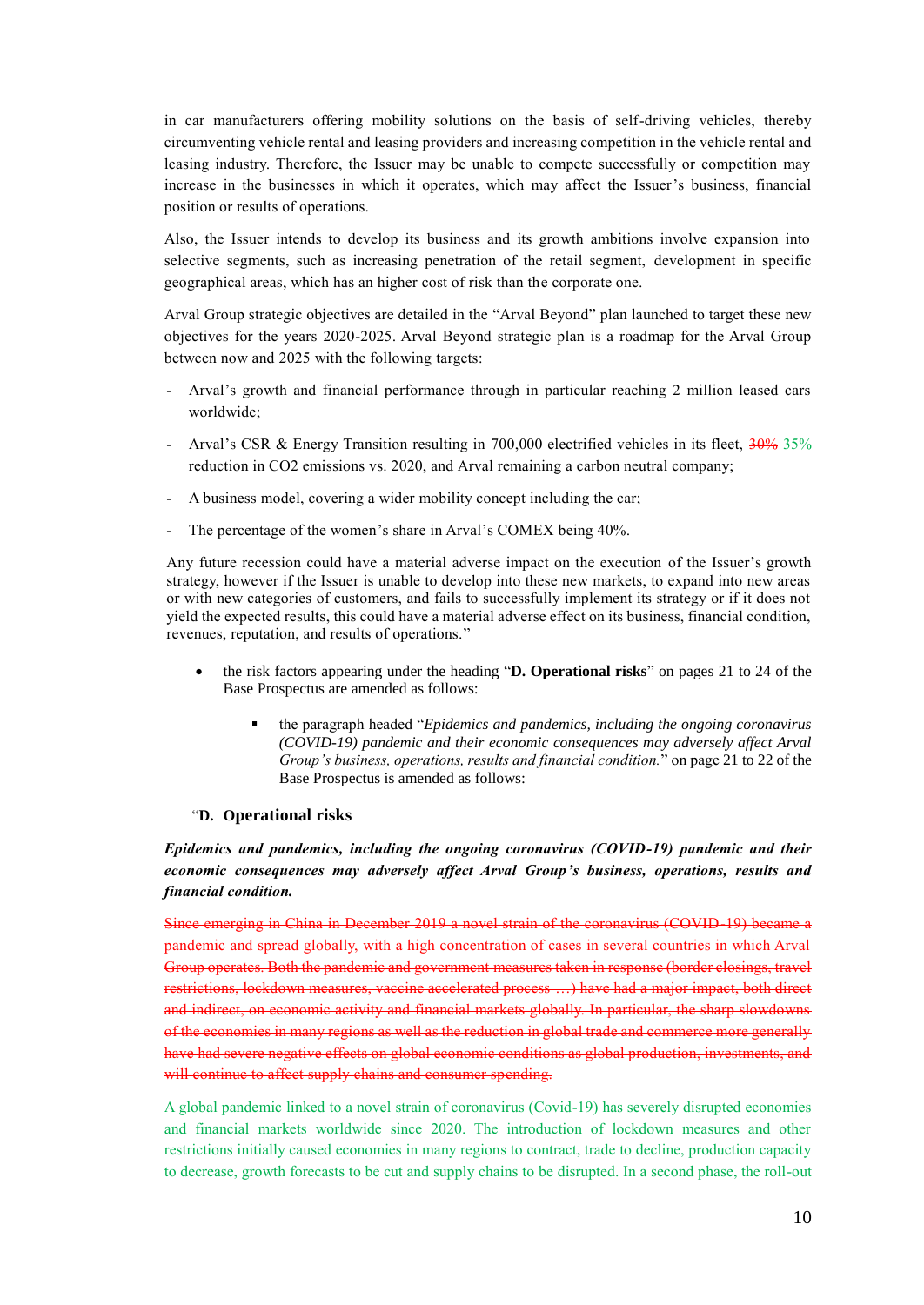of vaccination campaigns and the adaptation of economic actors allowed the gradual adaptation of these measures and restrictions, leading to a recovery in economic activity. As a result, various growth forecasts have showed a strong economic recovery in 2021 and 2022. Nevertheless, uncertainties remain as to the strength and sustainability of the recovery, both in terms of the public health situation (e.g., the appearance of new strains of the virus) and the economy which could lead to doubts as to the extent and durability of the recovery. Various complicating factors will affect the trajectory of economic recovery. International supply chains – which had been strained severely by the pandemic – related mobility restrictions – remain heavily disrupted, generating shortages of certain consumer goods (such as a dearth of semiconductors causing delays in the production of telephones and automobiles) and oil and gas supply and labour market constraints, having both specific (e.g. raw materials price increases) and general (i.e. inflation rate) effects on prices. Further, while various governments and central banks implemented and supplemented measures to support the economy and its recovery – in order to mitigate the adverse economic and market consequences of the pandemic – there can be no assurance that such measures will suffice to redress the pandemic's negative impact on the regional or global economy over time, entirely compensate for or mitigate regional or global recessions (which occurred and could recur), or fully and over time prevent possible disruptions to the financial markets.

In response to the adverse economic and market consequences of the pandemic, various governments and central banks have taken or announced measures to support the economy (loan guarantee schemes, tax payment deferrals, expanded unemployment coverage…) or to improve liquidity in the financial markets (increased asset purchases, funding facilities…). Such measures have eased the negative effects of the pandemic on the economy regionally or globally, without fully mitigating regional or global recessions or to stabilize financial markets fully and sustainably. However

As a consequence, economic environment has improved in 2021 but remain uncertain. Arval Group's results and financial condition could be adversely affected notably by supply chain issues on semiconductors and other commodities that affect new car deliveries in its principal markets. The containment measures taken in several of the principal countries where Arval Group operates, have significantly reduced economic activity to recessionary levels in 2020 and a substantial reinstitution of such measures, in case of a new severe wave of Covid would have a similar effect. Arval Group's results have been affected in 2020 by such measures due to reduced revenues and to deteriorated credit quality both generally and in specific sectors that are particularly affected. Uncertainty as to the duration and extent of the pandemic's remaining course as well as the pace of emergence from lockdowns and loosening of mobility and other restrictions makes the overall impact on the economies of Arval Group's principal markets as well as the world economy difficult to predict. The extent to which the economic consequences of the pandemic will continue to affect Arval Group's results and financial condition will indeed depend largely on (i) the timing and extent of a return to pre-pandemic lifestyles, business operations and economic interactions, (ii) the effects of the measures taken to date or future measures that may be taken by governments and central banks to attenuate the economic fallout of the pandemic and (iii) the duration and extent of the pandemic's remaining course, including the prospect of additional waves and hence of a reinstitution of containment measures in the various markets where Arval Group operates.

The extent to which the short, medium and long-term economic consequences of the pandemic will continue to affect the Arval Group's results and financial condition will depend largely on i) the intensity and duration of restrictive measures that have been put in place or their periodic reintroduction, depending on the evolution of the health situation, ii) the timing and extent of a return to pre-pandemic lifestyles, business operations and economic interactions, iii) the effects of the measures taken to date or future measures that may be taken by governments and central banks to attenuate the economic fallout of the pandemic or the terms and conditions for lifting these measures and iv) the duration and extent of the pandemic's remaining course, including the prospect of new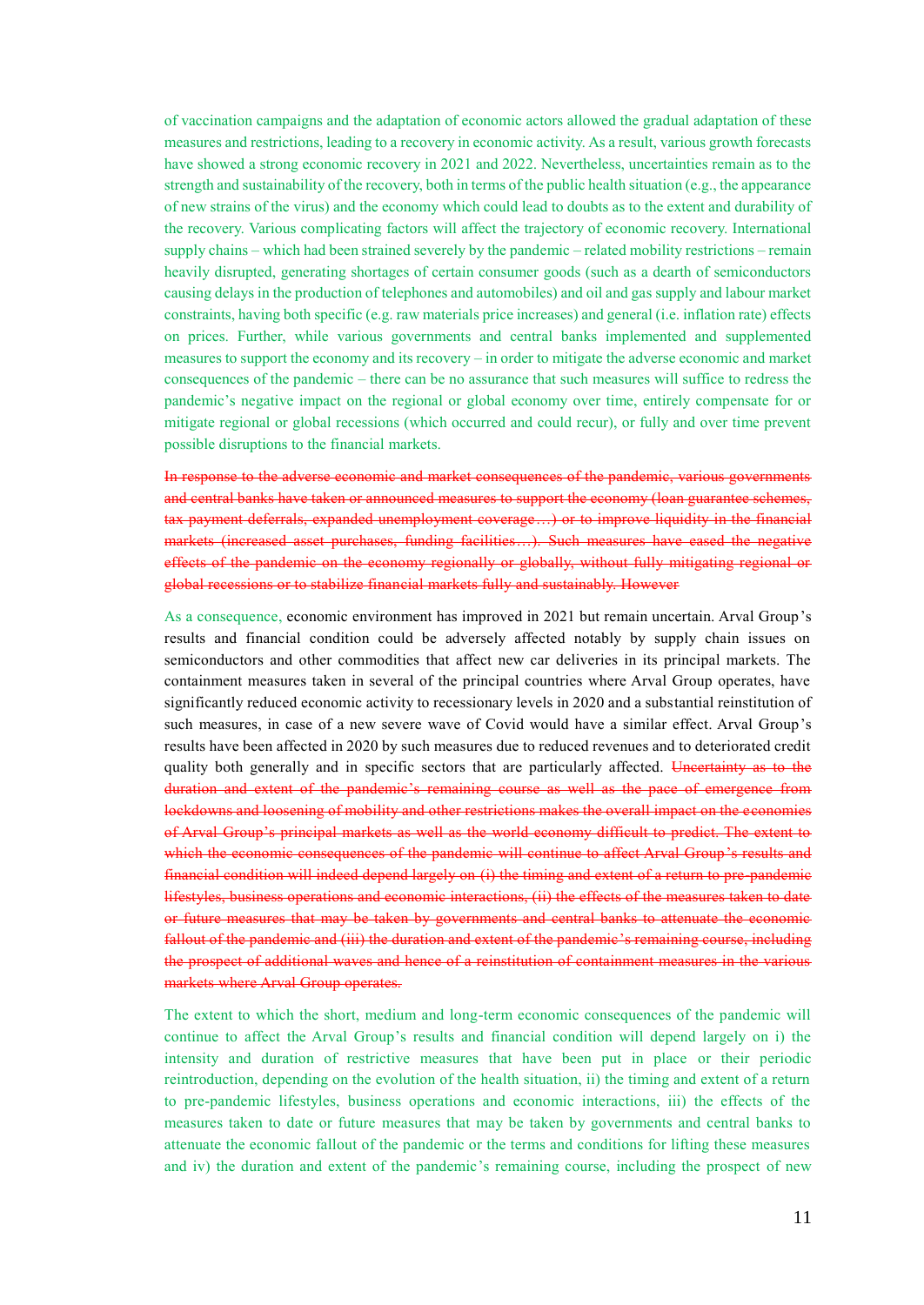waves or the appearance of new strains of the virus and, consequently, a reinstatement or strengthening of lockdown measures or other restrictions, such as in relation to travel, in the Arval Group's various markets, as well as the pace and mechanisms of deployment of immunisation programmes. Due to the unprecedented environment generated by the Covid-19 crisis, various pandemic-related uncertainties around public health, society and the economy, persist. The consequences for the Arval Group will depend on the duration of the impact of the crisis, the measures taken by governments and central banks, and the ability of society to recover, and are therefore difficult to predict.

The ability of the Issuer to make any principal and interest payments in respect of the Notes may be also materially affected by the evolution of results of operations and financial position of BNP Group within the COVID-19 crisis since the Issuer remains dependent on BNP Paribas for the financing of its activity (see also risk factor "*Liquidity risks*").

Regarding the impacts of this crisis on the Issuer's business, it is too early to draw any detailed conclusions, but we can expect an impact if the general lockdown measures are renewed, as already seen in  $2020$ :

#### Different direct impacts have already been seen in 2020:

- requests to delay payments by some companies whose business has been hard hit by lockdown measures;
- a significant fall in sales of used vehicles due to lockdown measures and as a consequence delays in the sale of used cars and increased stocks; a recovery of the used car market was observed after the end of the first lockdown in the second quarter of 2020;
- in some countries vehicles cannot be registered which effectively means that the clients have to keep their old vehicles (lease extensions); it being specified that Arval Group also proposed proactively extensions to its clients;
- an increase in refinancing costs;
- delays in receiving deliveries of spare parts, which could result in greater demand for replacement vehicle services provided to clients;
- on the other hand, the less intensive use of the vehicles due to lockdown measures will have a positive impact on their value.

Indirect impacts can be expected over the longer term if several large countries enter into stagnation or economic recession:

- higher default rates among the clients (even though most of the receivables are protected by ownership of the vehicles);
- a fall-off in demand for leasing, whose ultimate impact will depend on the length and depth of the crisis, currently difficult to gauge;
- risk of a fall in demand for used vehicles, prompting a fall in profit generated by resale of used vehicles and, potentially, the need to book additional impairment of the existing fleet;
- lower availability of refinancing sources and higher cost of debt (in particular if the Issuer or BNP Paribas ratings were downgraded);
- a deterioration in the cost/income ratio due to the lower increase in business activity. In anticipation of this, measures have been taken to limit non-essential investments.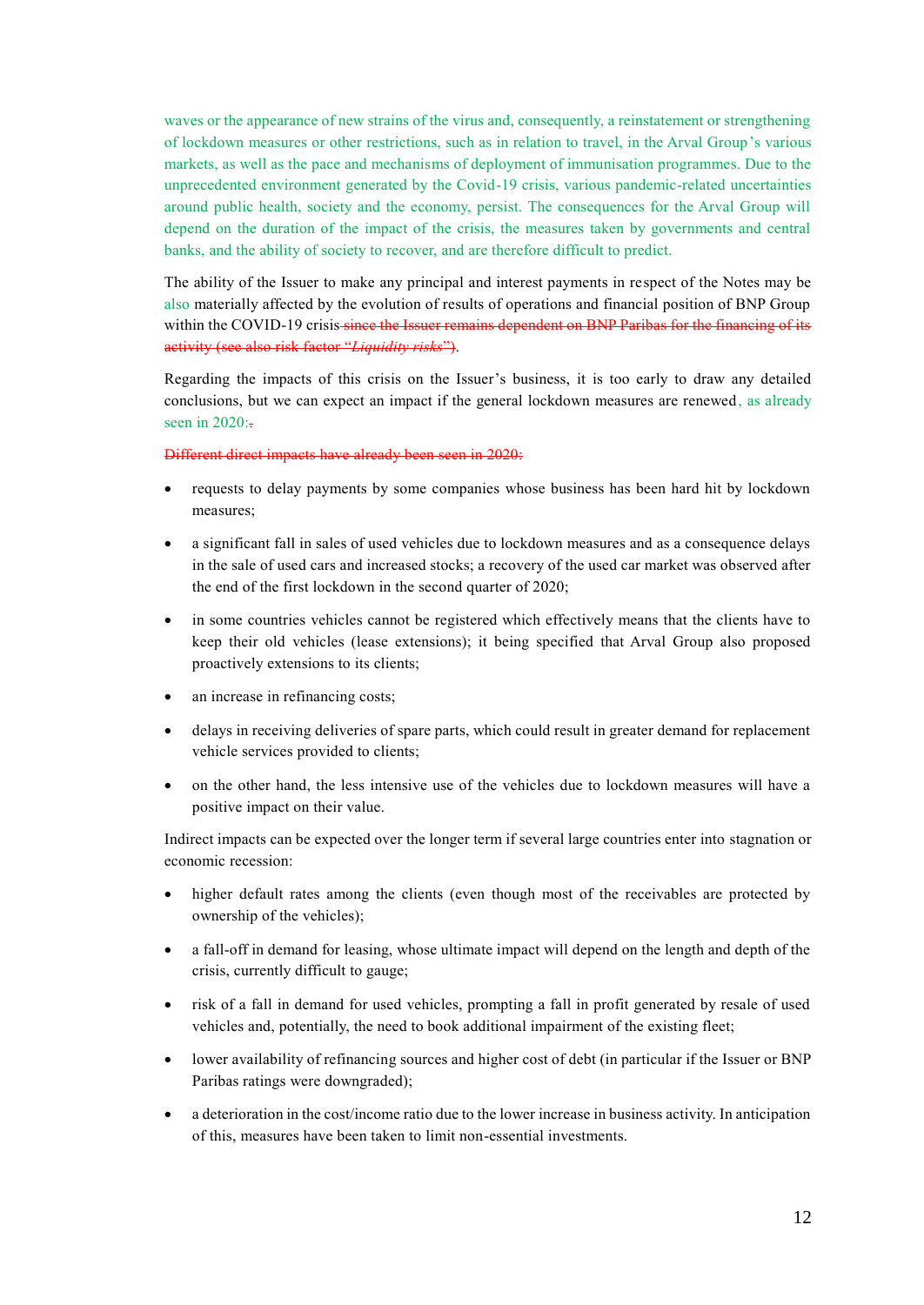Arval Group showed in 2020 good resilience to COVID-19 crisis thanks to the diversity of its income sources and the long term maturity of its vehicle leasing contracts. COVID-19 crisis had however a direct adverse impact on the results with the increase in the risk costs  $\theta$  by EUR 24 (twenty four) million in 2020 (at 60 (sixty) million euros) in comparison with 2019.

First 2021 Semester 2021 showed better results with much less Cost of Risk than in 2020, and  $(34)$ (thirty four) million euros cost of risk in 2021 that is a decrease of 26 (twenty six) million euros in comparison with 2020. 2021 showed also good Used Car sale revenues due to tensions on used car market generated by new car shortage and a favourable demand level for cars."

> the paragraph headed "*Brexit Risks*" on page 24 of the Base Prospectus is amended as follows:

## "*Brexit Risks*

The United Kingdom ("**UK**") left the European Union ("**EU**") on 31 January 2020 at 11pm and the transition period ended on 31 December 2020 at 11pm. Therefore, the Treaty on the European Union and the Treaty on the Functioning of the European Union have ceased to apply to the UK. The European Union (Withdrawal) Act 2018 (as amended by the European Union (Withdrawal Agreement) Act 2020) and secondary legislation made under it ensure there is a functioning statute book in the UK. The EU-UK Trade and Cooperation Agreement (the "**Trade and Cooperation Agreement**"), which governs relations between the EU and UK following the end of the Brexit transition period and which had provisional application pending completion of ratification procedures, entered into force on 1 May 2021.

Arval Group is active in the UK, with a fleet representing  $13\%$ -12% of the rental fleet within the countries and regions in which Arval Group operates in 2020 2021, and a gross operating income of EUR 166 223 million in the UK for 2020 2021. Although Arval Group has prepared for Brexit with a view to ensuring the continuity of its activities, it is exposed to Brexit risks and could be adversely impacted.

In practice, Arval Group has worked with the British and European regulators in order to ensure the continuity of its operational systems and has prepared various adaptation measures to enable clients based in the United Kingdom, to continue to benefit from Arval Group's broad range of products and services at the end of the transition period. With respect to Arval Group, the potential impact of Brexit is assessed in case of adverse scenarios in the range of EUR five (5) to ten (10) million."

> a paragraph headed "*Risks linked to the war in Ukraine*" is added on page 24 of the Base Prospectus, after the paragraph headed "*Brexit Risks*", as follows:

#### "*Risks linked to the conflict in Ukraine*

Arval Group has no activity in Ukraine. With regard to Russia, which is subject to severe economic sanctions imposed notably by the European Union, USA and UK, Arval Service Lease owns a subsidiary which represents 0.9% of its fleet (14 400 vehicles at YE 2021). The shareholder equity of Arval Russia was 68M€ (IFRS accounts) at the end of 2021. The assets of Arval Russia are financed through resources in Rub and with the same maturity as the contracts signed with the clients which are for the vast majority of them subsidiaries of large international groups.

In addition, some customers or counterparties of the Arval Group have activities in Ukraine and in Russia and could see their financial position weakened by the conflict and its consequences.

The Arval Group is closely monitoring developments in the situation in conjunction with the authorities concerned and with the BNP Paribas Group."

 the risk factors appearing under the heading "**F. Market Risks**" on pages 25 to 26 of the Base Prospectus are amended as follows: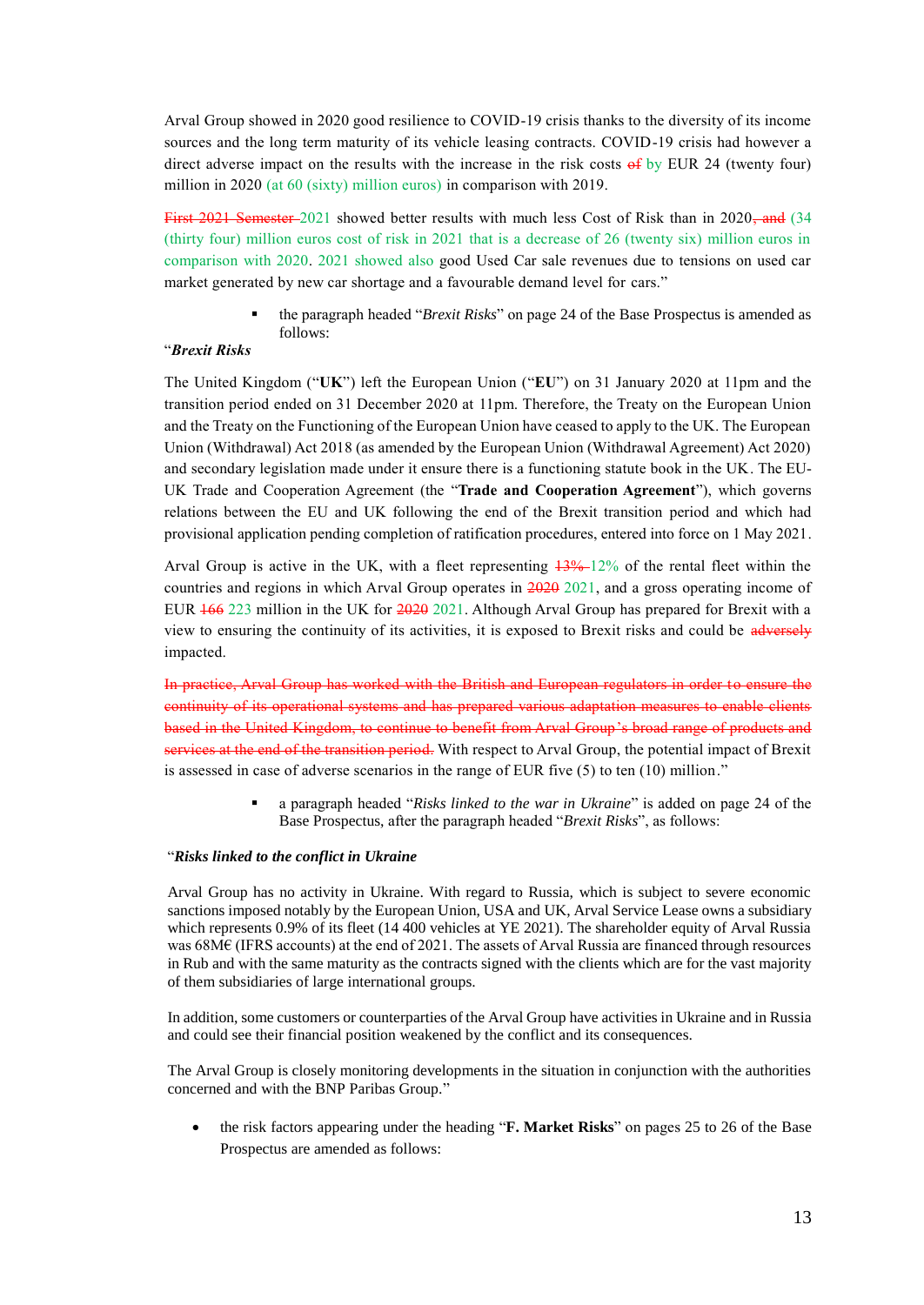## "**F. Market Risks**

## *Liquidity risks*

The Issuer's ongoing operations, expansion, and growth ambitions require access to significant amounts of funding. The Issuer is therefore exposed to liquidity risk, which is the risk of not being able to meet cash flow requirements when they fall due and at a reasonable price due to insufficient liquidity, for instance, to finance new vehicle purchases for lease contracts. A structural liquidity position is derived from the maturities of all outstanding balance sheet or off-balance sheet positions according to their liquidity profile.

The Issuer remains dependent for the financing of its development on BNP Paribas, which brings about 90% of the Issuer's funding needs.

The risk of not accessing existing or new sources of funds, in sufficient quantity, on favourable terms, or at a satisfactory price, may lead to insufficient liquidity, which would have a material adverse impact on the Issuer's business, liquidity, cash flows, financial condition and results of operations.

#### *Interest and exchange rate risk*

-

Arval Group is marginally exposed to interest rate risk. Arval Group's policy consists in financing the underlying assets with fixed rate loans as lease contracts are mostly priced at fixed rates, in order to avoid any mismatch between assets and liabilities. There can be however a residual discrepancy (surplus or deficit) in the forecast fixed rates position of each entity. Arval Group calculates periodically interest rate sensitivity and sensitivity limits are assessed for each entity. Although the Issuer monitors its interest rate risk using a methodology common to Arval Group, risk hedging may not always be appropriate and changes in interest rates cannot be always predicted or hedged, which could adversely affect Arval Group's business, financial condition and operating results.

Arval Group's exposure to a foreign exchange risk in countries outside the Euro zone relates to GBP  $(12\% 15\%$  of funding), and other currencies (13, mainly in emerging markets) representing  $9\% 10\%$ of the total funding exposure.

Arval Group's functional and reporting currency is the Euro. However, Arval Group is present in thirty (30) countries<sup>6</sup>, some of which being countries outside the Euro zone, and has substantial assets, liabilities, revenues and costs denominated in foreign currencies. Due to its international activity, Arval Group is exposed to foreign exchange risks, such as high volatility of exchange rates, related to inflows and outflows of cash from daily business activities as well as participations in subsidiaries established outside the Euro zone. Currency risks related to current business activities are limited, as there are no cross-border leasing activities. Leasing contracts and financing of Arval Group are originated in local currencies preventing any cross border currency risk. Arval Group may also incur a currency risk related to the conversion of net results generated in local currencies. When Arval Group prepares its consolidated financial statements, it must translate foreign currency-denominated assets and liabilities, monetary and non-monetary, into Euro using the spot exchange rate at the balance sheet date. Income and expense items are translated at the average rate for the period. The Arval Group recorded a net

<sup>6</sup> Arval Group entities propose their leasing services in 30 countries. Arval Group is also present in Ireland where the insurance company Greenval is incorporated.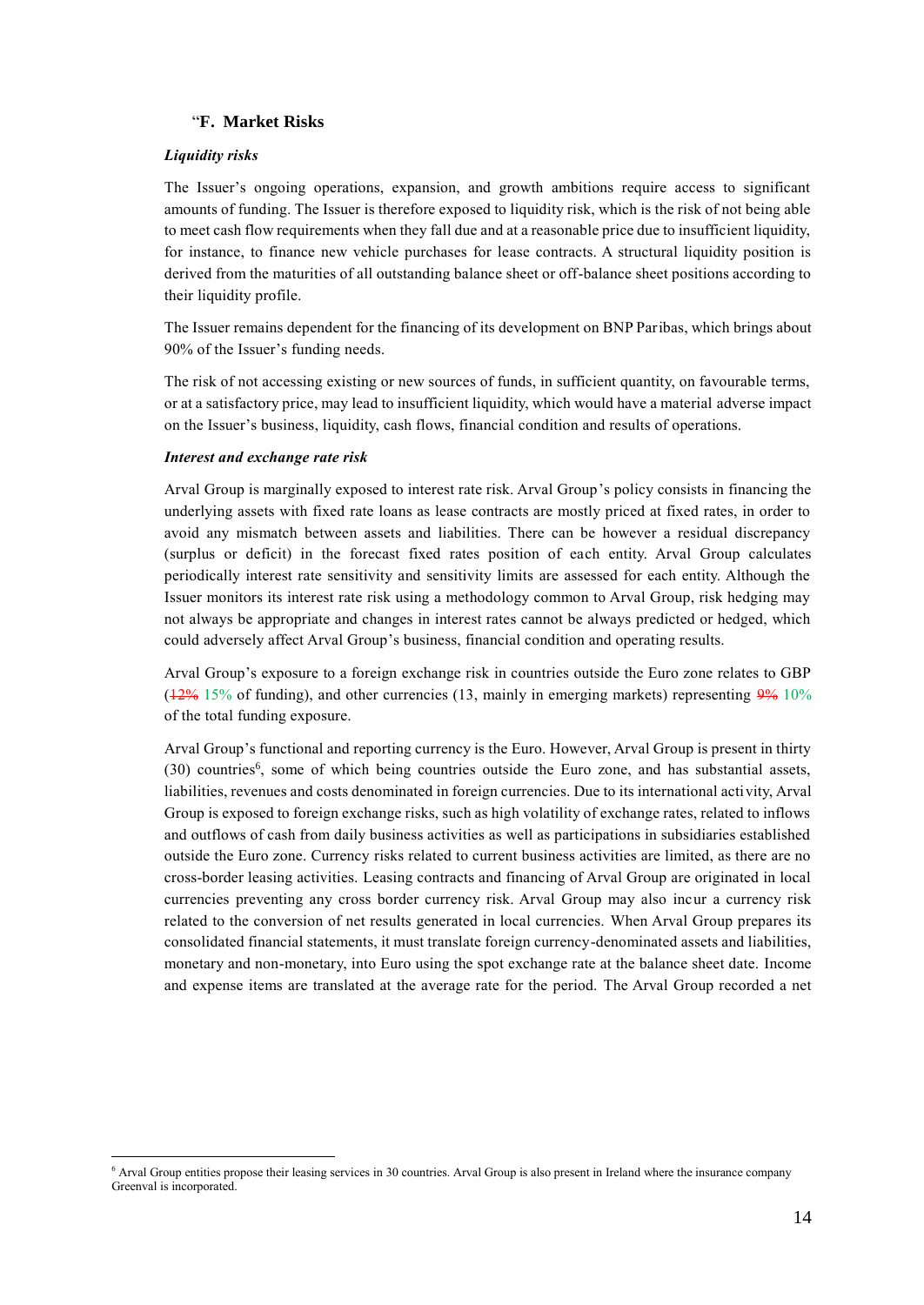foreign exchange loss of  $10.6 - 0.3$  million euros for  $2020$   $2021$   $(0.2 10.6$  million euros in foreign exchange gain in 2020 the first half of 2021).

Fluctuations in exchange rates could have a material effect on the Issuer's business, financial condition and results of operations, and could also significantly affect the comparability of Arval Group's results of operations between periods.

The greater volatility of the markets following the Covid-19 crisis has led to an increase in interest rate and exchange rate risks."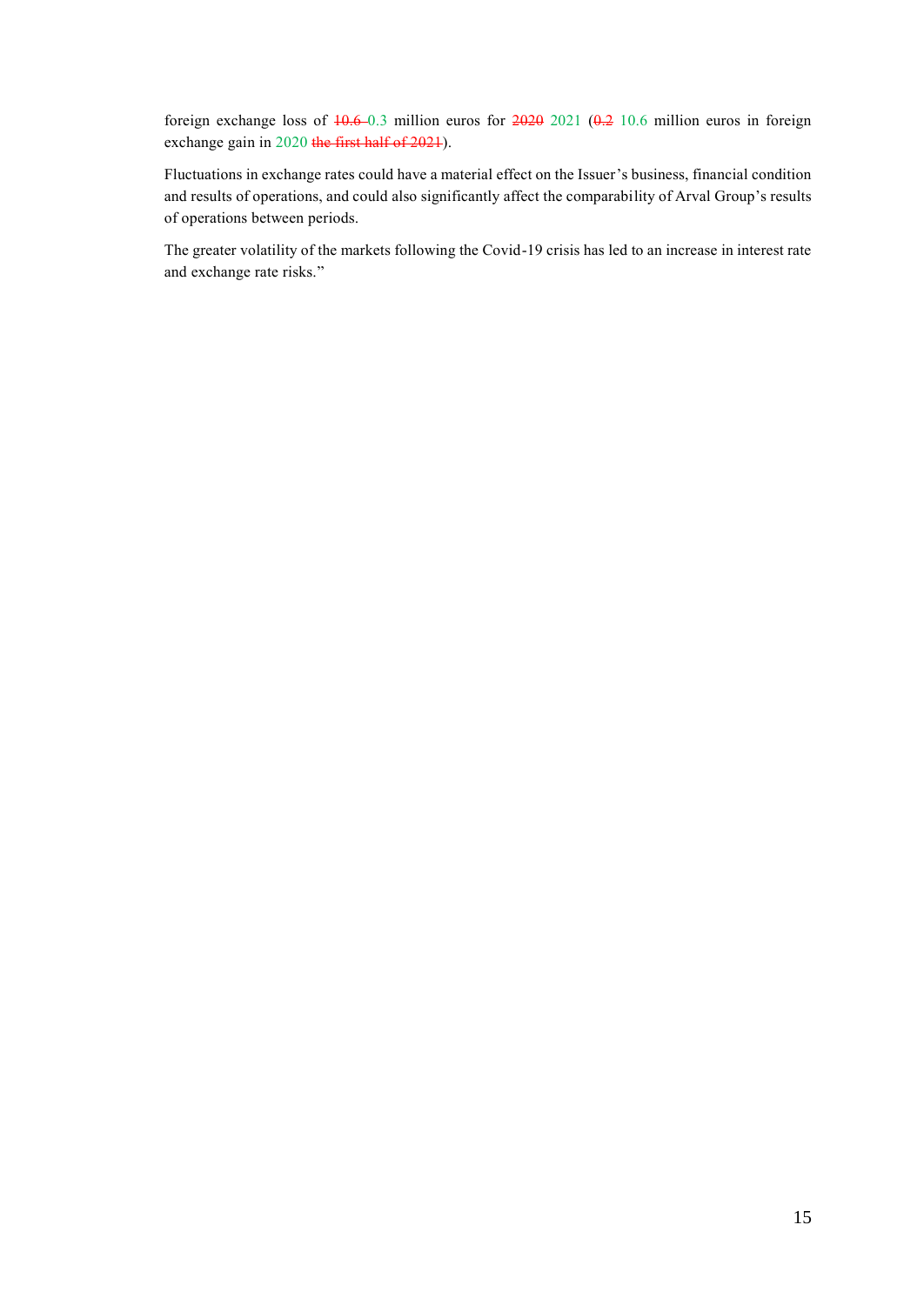### **DOCUMENTS INCORPORATED BY REFERENCE**

<span id="page-15-0"></span>The section entitled "**Documents Incorporated by Reference**" appearing on pages 37 to 45 of the Base Prospectus is deleted in its entirety and replaced with the following:

"This Base Prospectus should be read and construed in conjunction with the sections referred to in the table below included in the following documents (see hyperlinks in **pink** below):

- a. the consolidated audited financial statements of the Issuer as at and for the year ended 31 December 2021 and the related notes thereto prepared in accordance with International Financial Reporting Standards as adopted by the European Union and the statutory auditors' report thereon (the "**[2021](https://www.arval.com/sites/default/files/151/2022/04/Statutory_auditors_report_on_the_consolidated_financial_statements_as_of_31_December_2021.pdf) [Consolidated Financial Statements](https://www.arval.com/sites/default/files/151/2022/04/Statutory_auditors_report_on_the_consolidated_financial_statements_as_of_31_December_2021.pdf)**");
- b. the press release relating to the 2021 full year results of the Issuer dated 7 March 2022 (the "**[2021](https://www.arval.com/arval-2021-full-year-results)  [Full Year Results](https://www.arval.com/arval-2021-full-year-results) Press Release**");
- c. the consolidated audited financial statements of the Issuer as at and for the year ended 31 December 2020 and the related notes thereto prepared in accordance with International Financial Reporting Standards as adopted by the European Union and the statutory auditors' report thereon (the "**[2020](https://www.arval.com/sites/default/files/151/2021/03/2020-Statutory_auditors_report_on_the_Consolidated_Financial_Statements.pdf)  [Consolidated Financial Statements](https://www.arval.com/sites/default/files/151/2021/03/2020-Statutory_auditors_report_on_the_Consolidated_Financial_Statements.pdf)**"); and
- d. the press release relating to the 2020 full year results of the Issuer dated 10 March 2021 (the "**[2020](https://www.arval.com/arval-2020-full-year-results)  [Full Year Results](https://www.arval.com/arval-2020-full-year-results) Press Release**").

The sections referred to in the table below shall be deemed to be incorporated in, and form part of this Base Prospectus to the extent that a statement contained in a section which is deemed to be incorporated by reference herein shall be deemed to be modified or superseded for the purpose of this Base Prospectus to the extent that a statement contained herein modifies or supersedes such earlier statement (whether expressly, by implication or otherwise). Any statement so modified or superseded shall not be deemed, except as so modified or superseded, to constitute a part of this Base Prospectus. Non-incorporated parts of the documents incorporated by reference are either not relevant for the investors or covered elsewhere in this Base Prospectus.

Copies of the 2021 Consolidated Financial Statements and the 2020 Consolidated Financial Statements which contain the sections incorporated by reference are published and available on the website of the Issuer [\(www.arval.com/investors\)](http://www.arval.com/investors) and may be obtained without charge from the registered office of the Issuer during normal business hours.

For the purposes of the Prospectus Regulation, the information incorporated by reference in this Base Prospectus is set out in the cross-reference table below. For the avoidance of doubt, the information requested to be disclosed by the Issuer as a result of Annex 7 of the Commission Delegated Regulation (EU) 2019/980 supplementing the Prospectus Regulation, as amended (the "Commission Delegated Regulation") and not referred to in the crossreference tables below is either contained in the relevant sections of this Base Prospectus or is not relevant to the Issuer. "Not Applicable" in the cross-reference table below means that the information is not relevant for the purposes of Annex 7 of the Commission Delegated Regulation.

Any information not listed in the following cross-reference table but included in the documents listed above is given for information purposes only.

Unless otherwise explicitly incorporated by reference into this Base Prospectus in accordance with the list above, the information contained in the website of the Issuer shall not be deemed incorporated by reference herein and is for information purposes only. Therefore it does not form any part of this Base Prospectus and has not been scrutinised or approved by the AMF.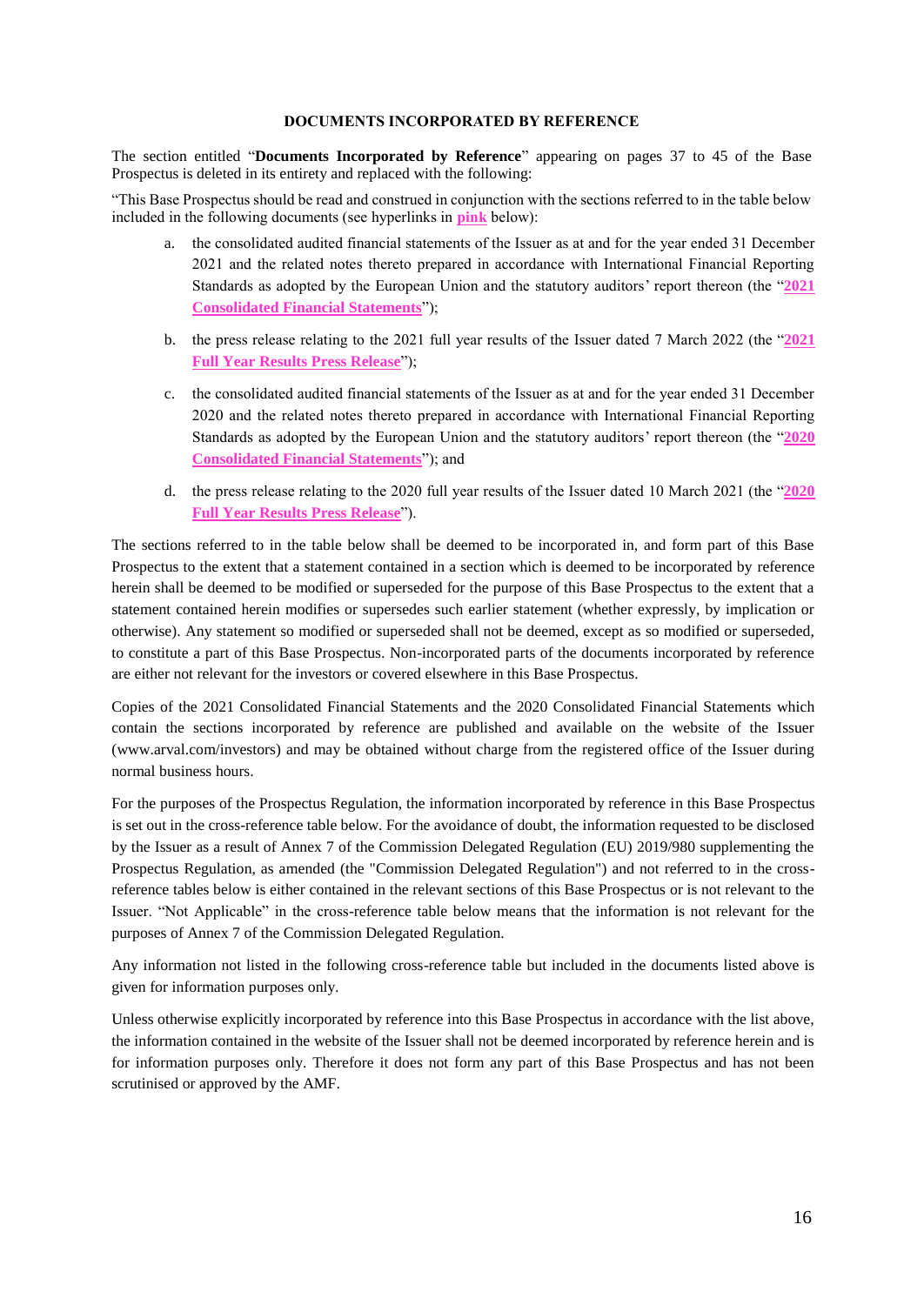## **Cross-reference table**

| <b>Commission Delegated</b><br><b>Regulation - Annex 7</b>                                                                                                                                                                                                                                                                                                                                                  | 2021 Consolidated<br><b>Financial</b><br><b>Statements (page</b><br>number) | 2021 Full Year<br><b>Results Press</b><br><b>Release</b> | <b>2020 Consolidated</b><br><b>Financial</b><br><b>Statements (page</b><br>number) | 2020 Full Year<br><b>Results Press</b><br><b>Release</b> |
|-------------------------------------------------------------------------------------------------------------------------------------------------------------------------------------------------------------------------------------------------------------------------------------------------------------------------------------------------------------------------------------------------------------|-----------------------------------------------------------------------------|----------------------------------------------------------|------------------------------------------------------------------------------------|----------------------------------------------------------|
| 11.1<br>Historical<br>financial information                                                                                                                                                                                                                                                                                                                                                                 |                                                                             |                                                          |                                                                                    |                                                          |
| 11.1.1<br>Historical<br>information<br>financial<br>covering the latest two<br>financial years (at least 24<br>months) or such shorter<br>period as the Issuer has<br>been in operation and the<br>audit report in respect of<br>each year.                                                                                                                                                                 | 1 to 67                                                                     | All pages                                                | 6 to 65                                                                            | All pages                                                |
| <b>of</b><br>11.1.2<br>Change<br>accounting<br>reference<br>date                                                                                                                                                                                                                                                                                                                                            | Not Applicable                                                              | Not Applicable                                           | Not Applicable                                                                     | Not Applicable                                           |
| If the Issuer has changed its<br>accounting reference date<br>during the period for<br>which historical financial<br>information is required,<br>audited<br>historical<br>the<br>financial information shall<br>cover at least 24 months,<br>or the entire period for<br>which the Issuer has been<br>in operation, whichever is<br>shorter.                                                                |                                                                             |                                                          |                                                                                    |                                                          |
| 11.1.3<br><b>Accounting</b><br><b>Standards</b><br>The financial information<br>be<br>prepared<br>must<br>according to International<br>Financial<br>Reporting<br>Standards as endorsed in<br>based<br>Union<br>the<br>on<br>Regulation<br>(EC)<br>N <sub>0</sub><br>1606/2002. If Regulation<br>(EC) No 1606/2002 is not<br>applicable the financial<br>statements<br>must<br>be<br>prepared according to: | 19                                                                          | Not Applicable                                           | 23 to 24                                                                           | Not Applicable                                           |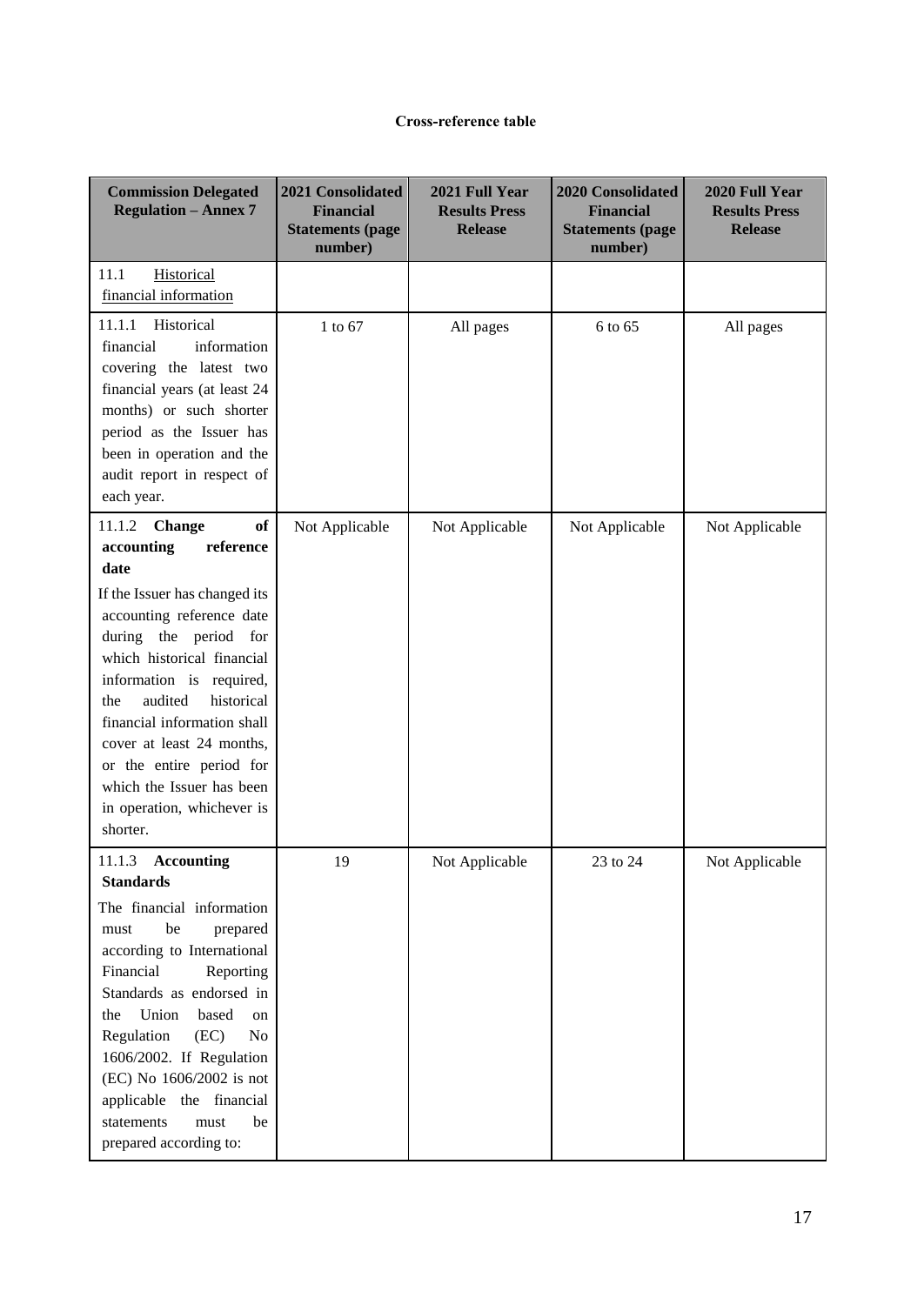| <b>Commission Delegated</b><br><b>Regulation - Annex 7</b> | 2021 Consolidated<br><b>Financial</b><br><b>Statements (page</b><br>number) | 2021 Full Year<br><b>Results Press</b><br><b>Release</b> | <b>2020 Consolidated</b><br><b>Financial</b><br><b>Statements (page</b><br>number) | 2020 Full Year<br><b>Results Press</b><br><b>Release</b> |
|------------------------------------------------------------|-----------------------------------------------------------------------------|----------------------------------------------------------|------------------------------------------------------------------------------------|----------------------------------------------------------|
| a Member State's<br>(a)                                    |                                                                             |                                                          |                                                                                    |                                                          |
| national<br>accounting                                     |                                                                             |                                                          |                                                                                    |                                                          |
| standards for issuers from                                 |                                                                             |                                                          |                                                                                    |                                                          |
| the EEA as required by                                     |                                                                             |                                                          |                                                                                    |                                                          |
| Directive 2013/34/EU                                       |                                                                             |                                                          |                                                                                    |                                                          |
| (b)<br>a third country's                                   |                                                                             |                                                          |                                                                                    |                                                          |
| national<br>accounting                                     |                                                                             |                                                          |                                                                                    |                                                          |
| standards<br>equivalent to                                 |                                                                             |                                                          |                                                                                    |                                                          |
| (EC)<br>No<br>Regulation                                   |                                                                             |                                                          |                                                                                    |                                                          |
| for<br>third<br>1606/2002                                  |                                                                             |                                                          |                                                                                    |                                                          |
| country issuers.                                           |                                                                             |                                                          |                                                                                    |                                                          |
|                                                            |                                                                             |                                                          |                                                                                    |                                                          |
| Otherwise the following                                    |                                                                             |                                                          |                                                                                    |                                                          |
| information<br>must<br>be                                  |                                                                             |                                                          |                                                                                    |                                                          |
| included in the registration                               |                                                                             |                                                          |                                                                                    |                                                          |
| document:                                                  |                                                                             |                                                          |                                                                                    |                                                          |
| prominent<br>(a)<br>$\rm{a}$                               |                                                                             |                                                          |                                                                                    |                                                          |
| statement that the financial                               |                                                                             |                                                          |                                                                                    |                                                          |
| information included in                                    |                                                                             |                                                          |                                                                                    |                                                          |
| the registration document                                  |                                                                             |                                                          |                                                                                    |                                                          |
| has not been prepared in                                   |                                                                             |                                                          |                                                                                    |                                                          |
| accordance<br>with                                         |                                                                             |                                                          |                                                                                    |                                                          |
| International<br>Financial                                 |                                                                             |                                                          |                                                                                    |                                                          |
| Reporting Standards as                                     |                                                                             |                                                          |                                                                                    |                                                          |
| endorsed in the Union                                      |                                                                             |                                                          |                                                                                    |                                                          |
| based on Regulation (EC)                                   |                                                                             |                                                          |                                                                                    |                                                          |
| No 1606/2002 and that                                      |                                                                             |                                                          |                                                                                    |                                                          |
| there may be material                                      |                                                                             |                                                          |                                                                                    |                                                          |
| differences in the financial                               |                                                                             |                                                          |                                                                                    |                                                          |
| information<br>had                                         |                                                                             |                                                          |                                                                                    |                                                          |
| Regulation<br>(EC)<br>No<br>1606/2002 been applied to      |                                                                             |                                                          |                                                                                    |                                                          |
| historical<br>financial<br>the                             |                                                                             |                                                          |                                                                                    |                                                          |
| information;                                               |                                                                             |                                                          |                                                                                    |                                                          |
| (b)<br>immediately                                         |                                                                             |                                                          |                                                                                    |                                                          |
| following the historical                                   |                                                                             |                                                          |                                                                                    |                                                          |
| financial information a                                    |                                                                             |                                                          |                                                                                    |                                                          |
| narrative description of the                               |                                                                             |                                                          |                                                                                    |                                                          |
| differences                                                |                                                                             |                                                          |                                                                                    |                                                          |
| between<br>(EC)<br>N <sub>0</sub>                          |                                                                             |                                                          |                                                                                    |                                                          |
| Regulation                                                 |                                                                             |                                                          |                                                                                    |                                                          |
| 1606/2002 as adopted by<br>Union<br>and<br>the<br>the      |                                                                             |                                                          |                                                                                    |                                                          |
|                                                            |                                                                             |                                                          |                                                                                    |                                                          |
| accounting<br>principles                                   |                                                                             |                                                          |                                                                                    |                                                          |
| adopted by the Issuer in<br>its                            |                                                                             |                                                          |                                                                                    |                                                          |
| preparing<br>annual<br>financial statements.               |                                                                             |                                                          |                                                                                    |                                                          |
|                                                            |                                                                             |                                                          |                                                                                    |                                                          |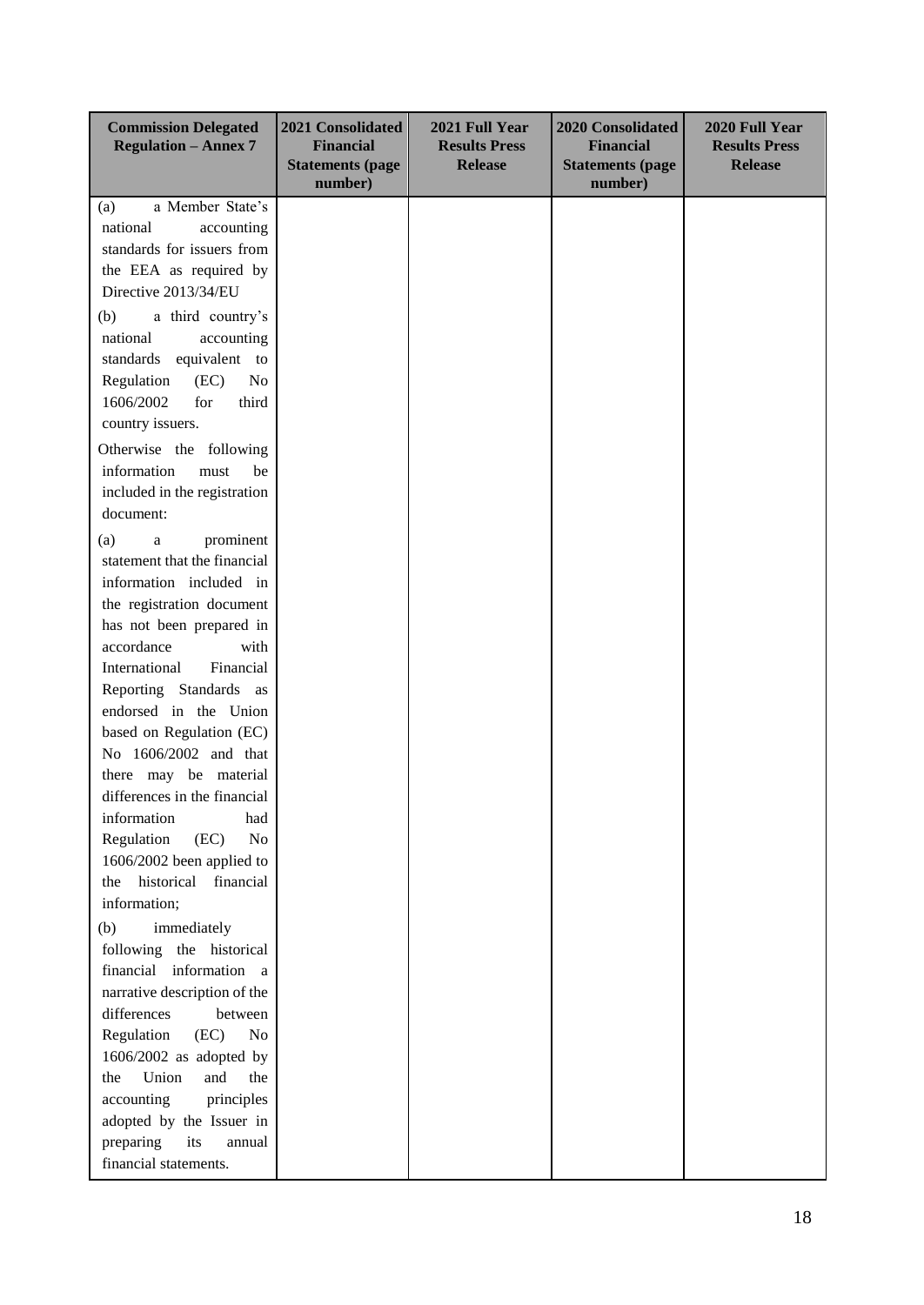| <b>Commission Delegated</b><br><b>Regulation - Annex 7</b>                                                                                                                                                                                                                                                                                        | 2021 Consolidated<br><b>Financial</b><br><b>Statements (page</b><br>number) | 2021 Full Year<br><b>Results Press</b><br><b>Release</b> | <b>2020 Consolidated</b><br><b>Financial</b><br><b>Statements (page</b><br>number) | 2020 Full Year<br><b>Results Press</b><br><b>Release</b> |
|---------------------------------------------------------------------------------------------------------------------------------------------------------------------------------------------------------------------------------------------------------------------------------------------------------------------------------------------------|-----------------------------------------------------------------------------|----------------------------------------------------------|------------------------------------------------------------------------------------|----------------------------------------------------------|
| Where the audited<br>11.1.4<br>information<br>financial<br>is<br>according<br>prepared<br>to<br>national<br>accounting<br>the financial<br>standards,<br>information must include<br>at least the following:<br>the balance sheet;<br>(a)<br>(b)<br>the<br>income<br>statement;<br>the<br>accounting<br>(c)<br>policies and explanatory<br>notes. | 5 to 67                                                                     | Not Applicable                                           | 10 to $65$                                                                         | Not Applicable                                           |
| Consolidated<br>11.1.5<br>financial statements<br>If the Issuer prepares both<br>stand-alone<br>and<br>consolidated<br>financial<br>statements, include at least<br>the consolidated financial<br>in<br>the<br>statements<br>registration document.                                                                                               | 5 to 67                                                                     | Not Applicable                                           | 10 to 65                                                                           | Not Applicable                                           |
| Age of financial<br>11.1.6<br>information<br>The balance sheet date of<br>the last year of audited<br>financial information may<br>older than<br>be<br>- 18<br>not<br>months from the date of<br>the registration document.<br>11.2<br><b>Auditing</b><br>$\sigma$                                                                                | $\overline{7}$                                                              | Not Applicable                                           | Not Applicable                                                                     | Not Applicable                                           |
| Historical<br>financial<br>information                                                                                                                                                                                                                                                                                                            |                                                                             |                                                          |                                                                                    |                                                          |
| 11.2.1<br>historical<br>The<br>financial<br>annual<br>information<br>be<br>must<br>independently<br>audited.<br>The audit report shall be<br>prepared in accordance<br>with Directive 2006/43/EC<br>and Regulation (EU) No<br>537/2014.                                                                                                           | <b>B</b> to G                                                               | Not Applicable                                           | 3 to 5                                                                             | Not Applicable                                           |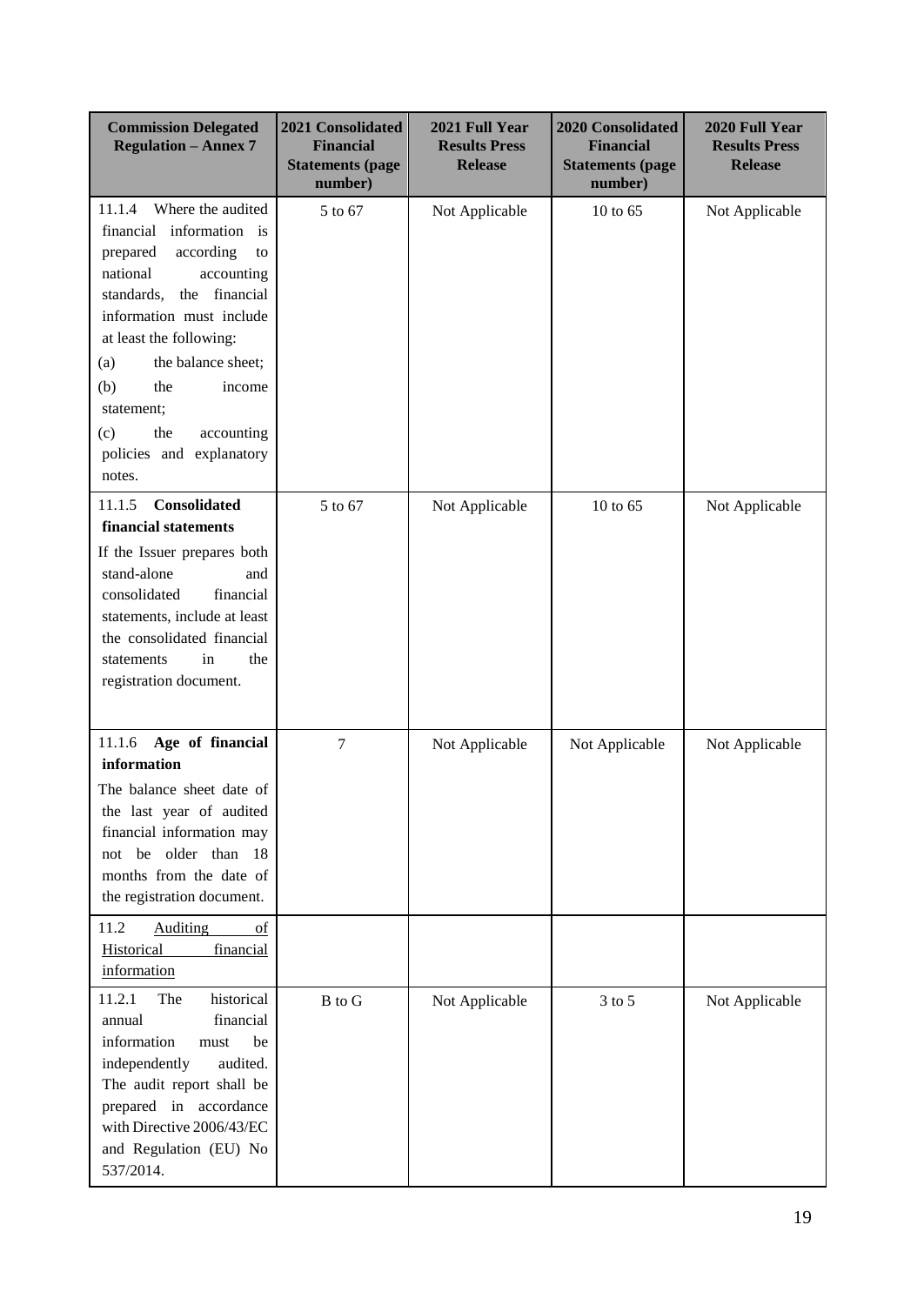| <b>Commission Delegated</b><br><b>Regulation - Annex 7</b>                                                                                                                                                                                                                                                                                                                                                                                                                                                                                                                                                                                                                                                                                   | 2021 Consolidated<br><b>Financial</b><br><b>Statements (page</b><br>number) | 2021 Full Year<br><b>Results Press</b><br><b>Release</b> | <b>2020 Consolidated</b><br><b>Financial</b><br><b>Statements (page</b><br>number) | 2020 Full Year<br><b>Results Press</b><br><b>Release</b> |
|----------------------------------------------------------------------------------------------------------------------------------------------------------------------------------------------------------------------------------------------------------------------------------------------------------------------------------------------------------------------------------------------------------------------------------------------------------------------------------------------------------------------------------------------------------------------------------------------------------------------------------------------------------------------------------------------------------------------------------------------|-----------------------------------------------------------------------------|----------------------------------------------------------|------------------------------------------------------------------------------------|----------------------------------------------------------|
| Where<br>Directive<br>2006/43/EC<br>and<br>(EU)<br>Regulation<br>No<br>537/2014 do not apply, the<br>historical<br>financial<br>information<br>must<br>be<br>audited or reported on as to<br>whether or not, for the<br>of<br>the<br>purposes<br>registration document, it<br>gives a true and fair view<br>accordance<br>in<br>with<br>auditing<br>standards<br>applicable in a Member<br>equivalent<br>State or an<br>standard. Otherwise, the<br>information<br>following<br>must be included in the<br>registration document:<br>(a) a prominent statement<br>disclosing which auditing<br>standards have been<br>applied;<br>(b) an explanation of any<br>significant departures from<br><b>International Standards on</b><br>Auditing. |                                                                             |                                                          |                                                                                    |                                                          |
| 11.2.1a<br>Where<br>audit<br>reports on the historical<br>financial information have<br>refused<br>by<br>the<br>been<br>statutory auditors or where<br>they<br>contain<br>qualifications,<br>modifications of opinion,<br>disclaimers or an emphasis<br>of matter, the reason must<br>given,<br>and<br>such<br>be<br>qualifications,<br>modifications, disclaimers<br>or emphasis of matter must<br>be reproduced in full.                                                                                                                                                                                                                                                                                                                   | Not Applicable                                                              | Not Applicable                                           | Not Applicable                                                                     | Not Applicable                                           |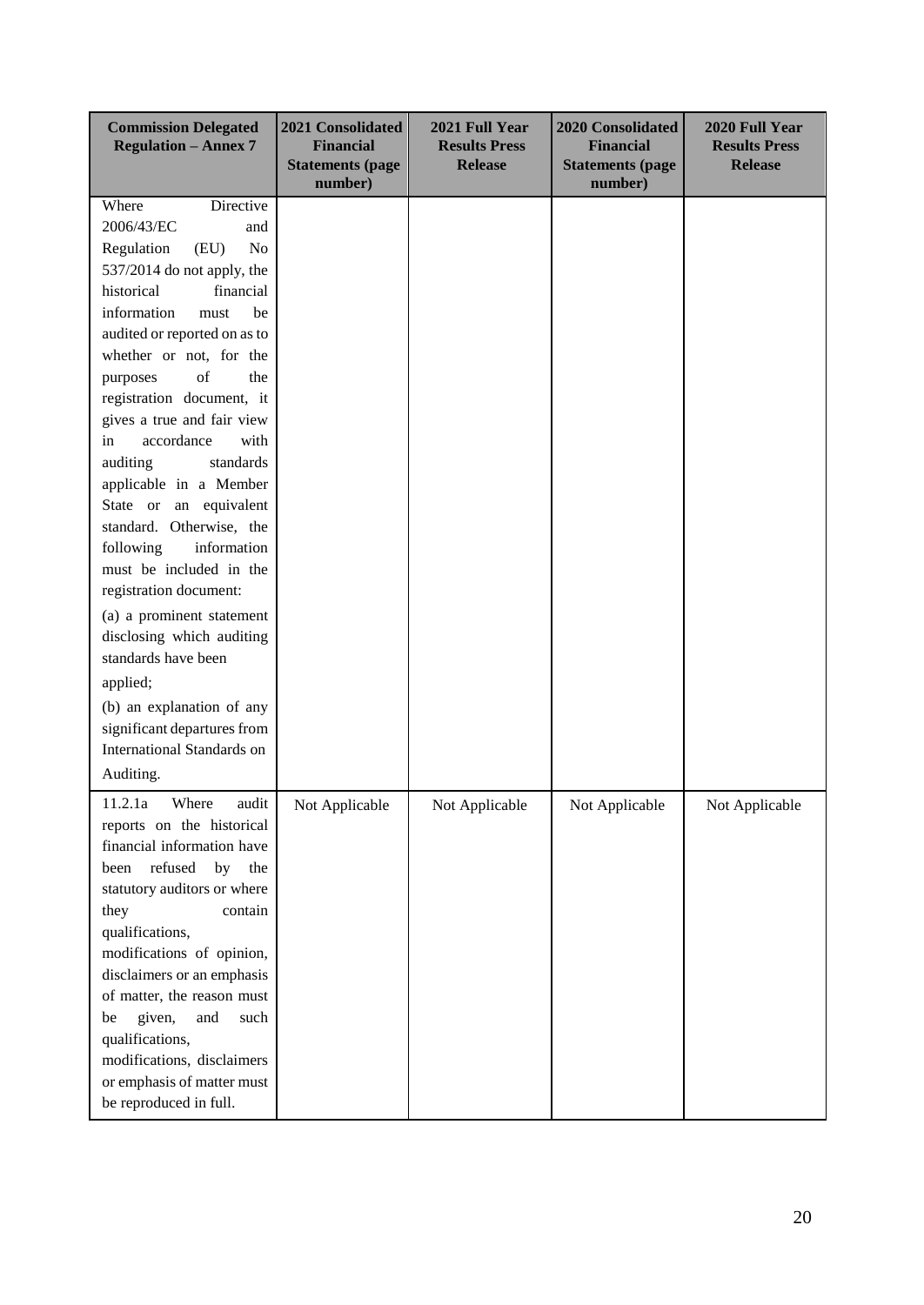| <b>Commission Delegated</b><br><b>Regulation – Annex 7</b>                                                                                                                                                                            | 2021 Consolidated<br><b>Financial</b><br><b>Statements (page)</b><br>number) | 2021 Full Year<br><b>Results Press</b><br><b>Release</b> | <b>2020 Consolidated</b><br><b>Financial</b><br><b>Statements (page)</b><br>number) | 2020 Full Year<br><b>Results Press</b><br><b>Release</b> |
|---------------------------------------------------------------------------------------------------------------------------------------------------------------------------------------------------------------------------------------|------------------------------------------------------------------------------|----------------------------------------------------------|-------------------------------------------------------------------------------------|----------------------------------------------------------|
| Indication of other<br>11.2.2<br>information<br>the<br>in<br>registration<br>document<br>which has been audited by<br>the auditors.                                                                                                   | Not Applicable                                                               | Not Applicable                                           | Not Applicable                                                                      | Not Applicable                                           |
| Where<br>financial<br>11.2.3<br>information<br>the<br>in<br>registration document is<br>not extracted from the<br>Issuer's audited financial<br>statements state the source<br>of the data and state that<br>the data is not audited. | Not Applicable                                                               | Not Applicable                                           | Not Applicable                                                                      | Not Applicable                                           |

"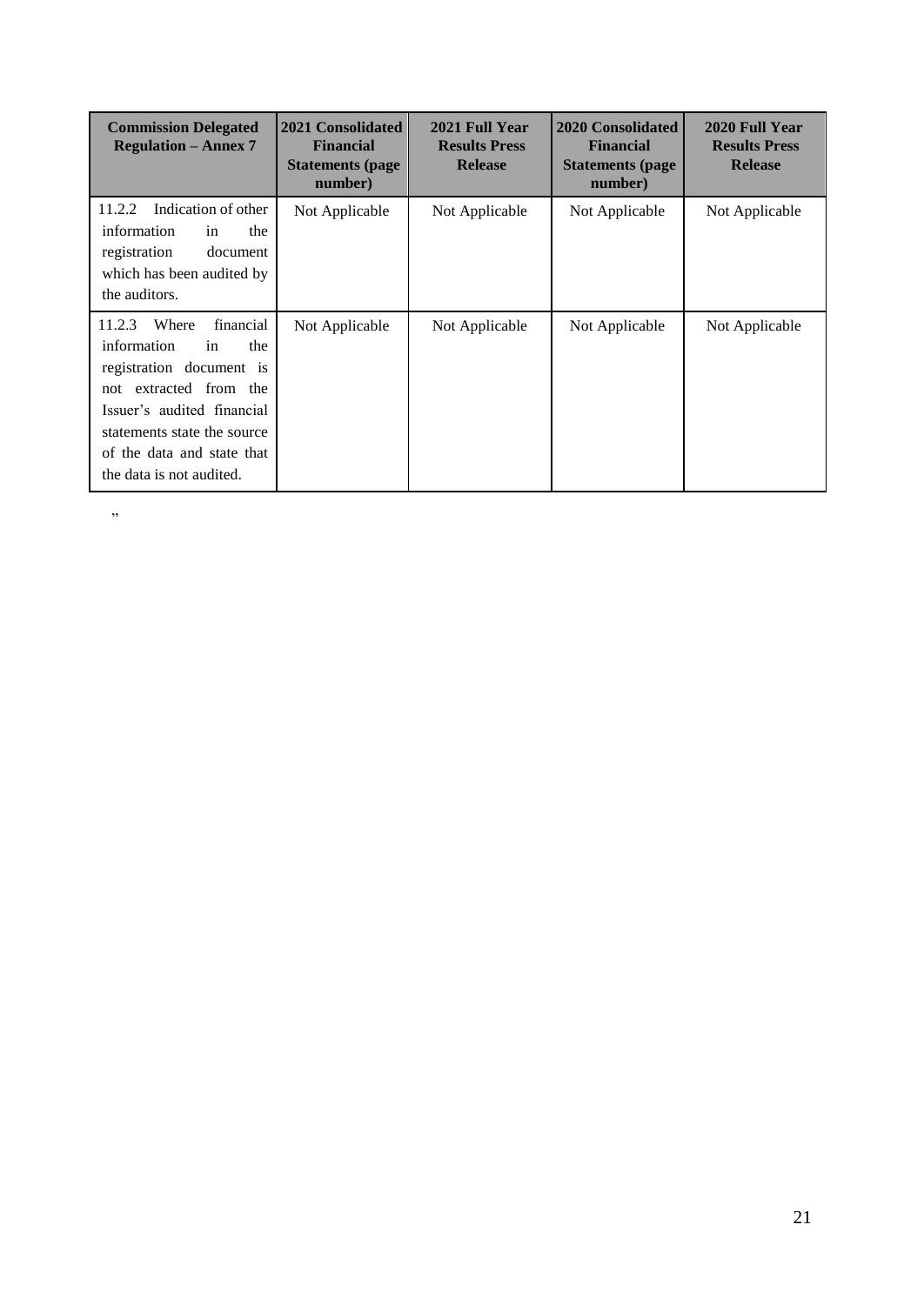## **DESCRIPTION OF ARVAL**

<span id="page-21-0"></span>The section entitled "**Description of Arval**" appearing on pages 96 to 105 of the Base Prospectus is amended as follows<sup>7</sup>:

The paragraph entitled "*Products and services offering*" appearing on pages 96 to 97 is deleted in its entirety and replaced with the following:

## "*Products and services offering*

The Issuer's core business focuses on full-service vehicle leasing (which represented 97% 98% of total fleet at the end of 2020 2021). In addition, remarketing is part of the business activity of the Issuer as, at the end of the vehicle leasing, the Issuer sells the used car. The Issuer also develops various integrated mobility solutions, adapting to customer needs. Fleet management (which represented  $\frac{3\%}{2\%}$  2% of the fleet at the end of  $\frac{2020}{2021}$ ) and consulting services are also parts of the Issuer's products and services offered.

**Full-service leasing** allows customers to use a vehicle without legal ownership, the customer pays a monthly rent which covers the financing, depreciation of the vehicle and the cost of various management services provided relating to the vehicle. The Issuer has a consulting role and will advise the customer on selecting the vehiclerelated services.

The Issuer proposes long term rental under full service leasing ("**LTR**"), but also mid-term rental ("**MTR**"). MTR offers a leasing solution for a period between 1 and 24 months and is attractive for customer by providing a response to their specific or even organizational needs via offering them less commitment (vehicles available within 48 hours) and more competitive rates than short-term rental. The Issuer also proposes the **Re-lease**, offering customers the option of leasing selected used vehicles.

Services available under a full-service lease include the following (at the choice of the customer):

- **vehicle selection** the customer chooses the vehicle (brand, model and options) and the leasing company purchases the vehicle selected by the customer and/or his/her driver;
- **repair, maintenance and tyres** the leasing company provides repair, maintenance and tyre replacement services for both routine and emergency situations through its network of selected workshops and tyre fitters;
- **insurance**  third party liability, material damage, theft & fire, legal expenses, financial loss and driver insurance are distributed or made available by the Issuer to its customers;
- **driver support** and **roadside assistance**;

- **relief vehicles** the Issuer may arrange for provision of a replacement vehicle in case of routine maintenance or accident repairs;
- **flexibility and technology**: the Issuer proposes various digital services in order to offer more flexibility on contracts and leveraging technology and connected services for an increased experience to drivers and passengers (in car delivery, street parking payment, access to information and entertainment):

 $<sup>7</sup>$  In relation to the amendments to the language included in the Base Prospectus set out in this section: (i) text which, by virtue of this First</sup> Prospectus Supplement is deleted therefrom is shown in red/with a line drawn through the middle of the deleted text, and (ii) text which, by virtue of this First Prospectus Supplement is added thereto is shown green.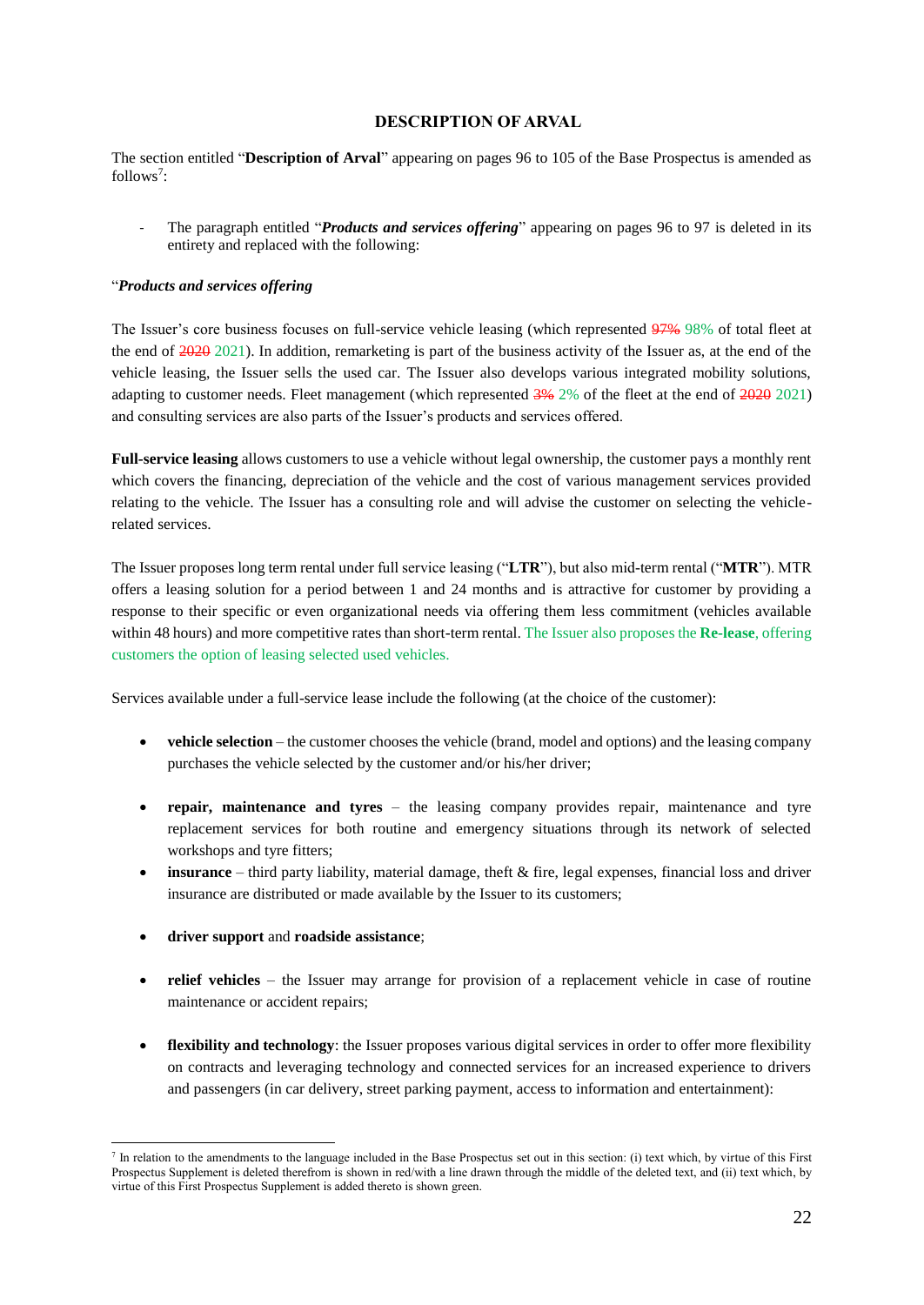- *Arval Outsourcing Solutions* is a solution to outsource agreed daily driver related tasks while ensuring a great user experience of the drivers.
- *Arval Connect Active Link* is an in-house solution for connected cars, combining two major elements: monitoring system and digital web-platform to receive fleet data.
- *My Arval Mobile* is "ALL-in-ONE" application and incremental part of the digital story for drivers. It offers access to a wide range of services and support leading the driver through the contract lifecycle.

**Remarketing / Sale of used cars**: the Issuer sells the used vehicles at the end of the lease period, around 300,000 vehicles are sold by the Arval Group per year (among which around 61.000 vehicles were sold by the Issuer in 2021). 65% 60% of vehicles are sold to vehicle traders using MotorTrade, a digital auction platform to ensure a competitive valuation is received for each vehicle. 20% of vehicles are sold to international buyers, with export managed through the Arval Trading entity (a French company fully owned by the Issuer). A growing percentage of-The remaining 20% vehicles are sold directly to consumers, either online, through retail partners or to the driver at the end of the lease. 2020 has 2021 and 2022 have also seen the growing development of **Re-lease**, offering customers the option of leasing selected used vehicles.

**Mobility services:** the Issuer is constantly answering clients' needs and develops integrated and seamless mobility solutions for employees of its clients which involve not only cars but also other means of transportation and which offer various mobility means, in particular:

- *Arval Car Sharing* is a digital app which enables Arval clients' fleet cars to be available for short and flexible use in a full digital mode. Drivers can manage booking, car pickup and return from a dedicated Application on their mobile phone for professional or private purposes.
- *Arval Bike Lease* consists in providing a comprehensive bike solution to the employees of Arval's corporate clients composed by the leasing of the bike, the service, maintenance and repair of the bike, and optional assistance and insurance;
- *Arval 360 Mobility as a Service Platform* offers a B2B mobility platform aggregating Arval and third parties mobility services (including public transport), allowing employees to plan, book and pay their trip through a dedicated application and use a mobility budget, and allowing corporates to manage this budget and taxes, reporting, user accounts, etc...

**Fleet management** is the provision of fleet management services when the customer outsources to the Issuer the management of its own fleet of vehicles (in respect of vehicles not owned by the Issuer) but either owned by the customer or leased by another company to the customer).

**Consulting services**: the Issuer advises clients thanks to its consultative approach. Arval Consulting is a service aimed at providing solutions to its clients with their strategic and organisational issues by maximising the performance of their fleet and supporting them in their energy and mobility transition. Arval Consulting has performed more than 10,000 missions since 2008 and is active in 11 countries."

The paragraph entitled "**Business overview**" appearing on pages 99 to 101 is amended as follows:

#### "*Business overview*

Within the framework of its activities, Arval Group total fleet was  $\frac{1}{421,565}$  1,505,027 vehicles at 31 December 2020 2021 (of which 1,381,555 1,469,753 in full service leasing). Arval Group total fleet was 1,475,308 1,421,565 vehicles at 31 December 2020 30 September 2021 (of which 1,381,555 1,441,087 in full service leasing).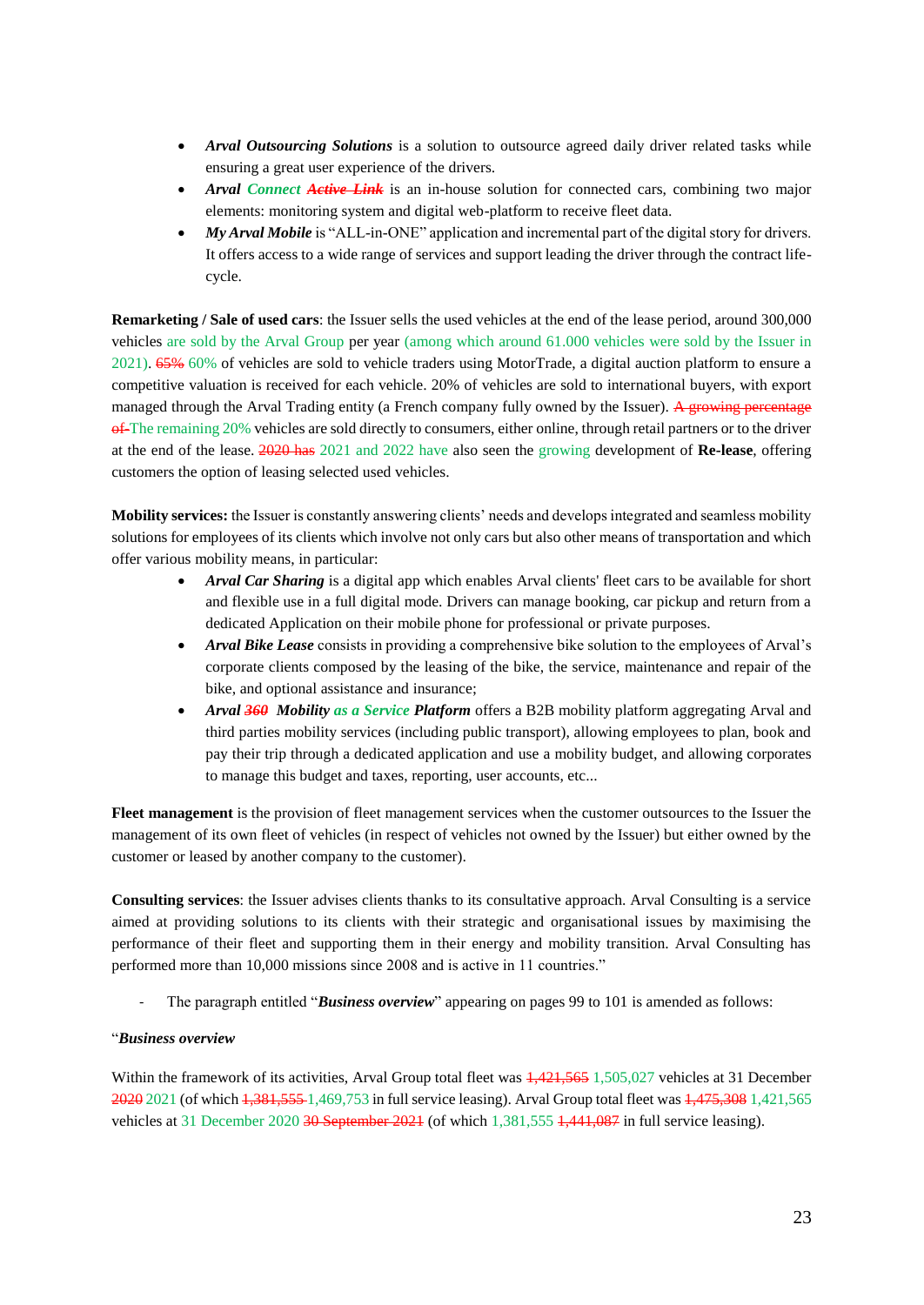There were 7,254 7,535 employees within the Arval Group and 1,401 1,455 employees within Arval France at the end of December 2020 2021 (7,501 7,256 employees within the Arval Group and 1,446 1,401 employees within Arval France at the end of December 2020 September 2021).

Vehicles are leased on a long term basis which gives high visibility on revenues. Average duration of vehicle leasing contracts is 42 months. All vehicle leasing contracts are with a duration at origination above 1 year and 91% more than 90% of vehicle leasing contracts are with a duration at origination higher than 3 years. Revenues are well diversified with a financial margin, a service margin (including various types of services and insurance) and a used car margin.

Arval Group has a very large customer base with about 30,000 corporate clients and 270,000 retail clients. As of the end of December  $202021$ , the Arval Group's customers were mainly mid & large corporates ( $73\%$  70% of the Issuer's full service leasing fleet at the end of  $202021$ , SMEs (18% of the Issuer's full service leasing fleet at the end of 2020 2021), individual (8% 9% of the Issuer's full service leasing fleet at the end of 2020 2021) and Mid Term Rental activity ( $2\%$  3% of the Issuer's full service leasing fleet at the end of  $2020$  2021). Corporate clients are very diversified by industry with no industry segment above 13% of the portfolio.

Arval Group is proposing vehicle leasing services either directly to its customer under the "direct channel", or through an "indirect channel" based on contractual relationships between Arval Group and intermediaries in respect of the distribution of vehicle leasing contracts (e.g. car manufacturers, banks, insurance companies). These contractual arrangements accounted for 26% 23% of the total fleet in full service leasing (including private lease contracts) of the Arval Group at 31 December 2020 2021 (out of which 8% 9% are constituted by contractual arrangements concluded with external partners and 18% 15% by contractual arrangements with BNP Group).

Arval Group is mainly present in Europe (95% of the fleet) with more than 90% of the fleet in developed European countries. The Arval Group market share is about 20% in France, Italy and Spain $^8$  where it has # 1 market positions and 10% in the United Kingdom<sup>9</sup> (#4 position), which altogether represented 66% of the Issuer's activity in 2020 2021. The Issuer's market share is about 15% in Belgium and Poland and 4% to 5% in the Netherlands and Germany<sup>10</sup>. These eight countries represented 86% of the Issuer's activity in 2020 2021. The remaining 14% is spread across 21 countries including, but not limited to Northern Europe, Central and Southern Europe, Turkey, Morocco and Latin America<sup>11</sup>.

The leased fleet registered good growth in 2020 2021, to at 6.4% over the year despite the Covid-19 pandemics  $(+6.5\% +6.4\%$  year on year also in 2020 as at 30 September 2021). The organic growth of the leased fleet was 6.3%. Over the last 3.75 4 years, the leased fleet of the Issuer grew at an average annual rate of 7.5%. The total fleet was 1.48 1.5 million vehicles at the end of September December 2021, up 5.7% 5.9% compared with the previous year. The organic growth of the total fleet was 5.3%. All the geographical regions contributed to this performance. The leased fleet registered in 2020 2021 a good rise in Europe despite the health crisis,  $1.5\%$  0.9% in France, 5.2% 6.6% in Italy, 15.1% 14.5% in Spain, 4.5% 3.6% in the United Kingdom, 3.8% 7.8% in Germany,  $7.9\%$  7.2% in Belgium and  $13.3\%$  11.2% in the Netherlands<sup>12</sup>.

At 30 June 31 December 2021, Arval Group's consolidated non-current borrowing from financial institutions amounted to 15,208 14,849 million euros.

<sup>8</sup>Local rental/leasing associations.

<sup>9</sup> FN50, November 2019[, https://www.fleetnews.co.uk/fleet-leasing/fn50-data/](https://www.fleetnews.co.uk/fleet-leasing/fn50-data/)

<sup>&</sup>lt;sup>10</sup> Local rental/leasing associations and Arval's unaudited internal source.

<sup>&</sup>lt;sup>11</sup> Arval's unaudited internal source.

<sup>&</sup>lt;sup>12</sup> Arval's unaudited internal source.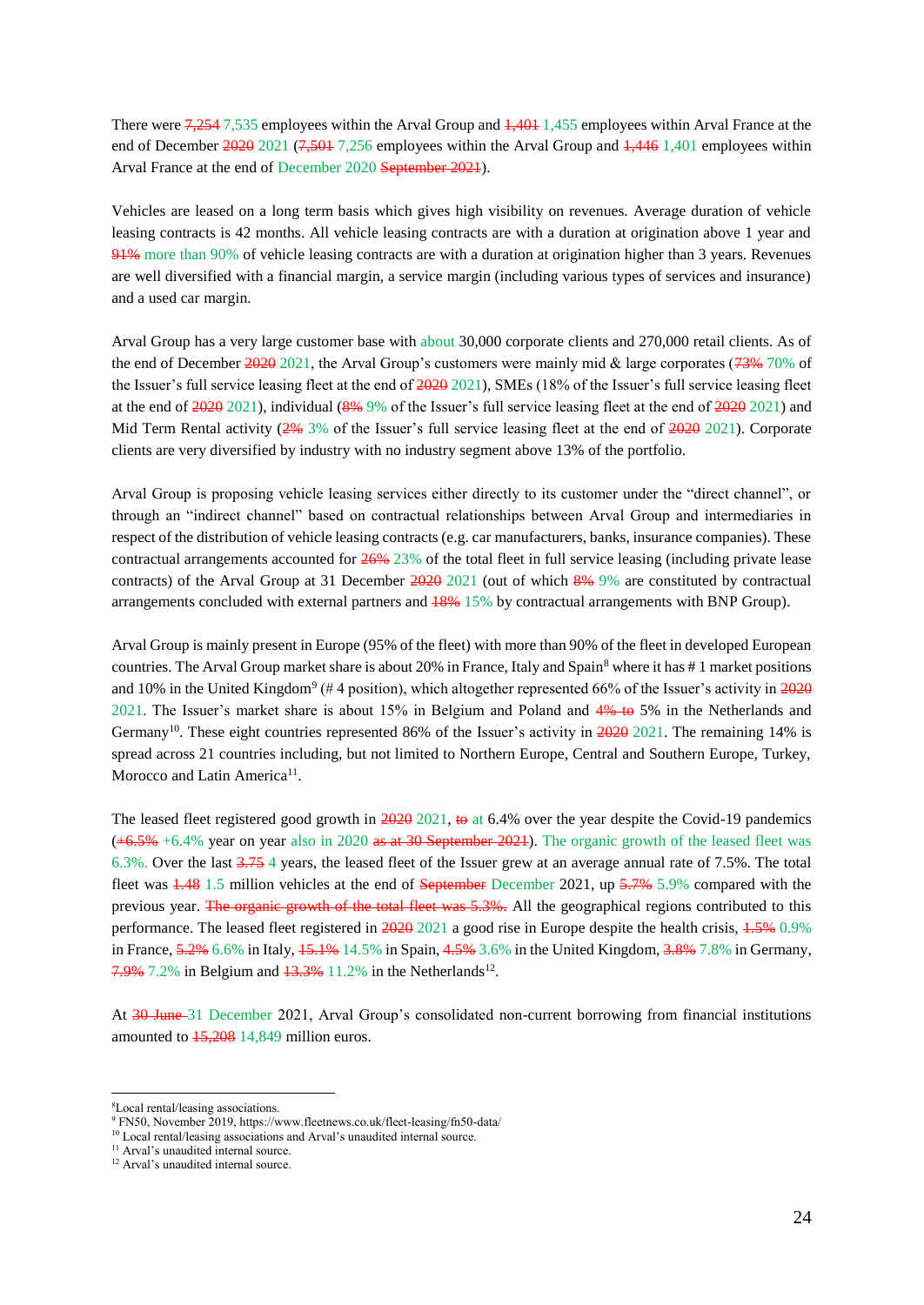Arval Group generated in  $2020\overline{2021}$  a combined consolidated net profit of  $518.6-720.5$  million euros<sup>13</sup> (499.2) million euros in 2019 471.4 million euros in  $2020^{14}$ ). It generated in the first half of 2021 a consolidated net profit of 334.6 million euros (210.0 million euros in the first half of 2020).

### *Overview of the leasing markets*

Arval is seeing a continuous change in behaviour from ownership to usage across different customer segments, including individuals. Hence, market has been growing for 25 years. Pay-as-you-use and risk outsourcing (vehicle resale, mechanical problems, etc.) initially attracted the largest companies and for 15 years mid-sized companies (Mid and SMEs) and for 5 years individuals. There are still plenty of geographies where SMEs still have strong growth expected in respect of leased vehicles, as do individuals. We are also seeing emerging growth in used cars leasing and more recent growth in Mid Term Rental. Arval Group's strategic partnerships with intermediaries in the distribution of vehicle leasing contracts (e.g. car manufacturers, brokers, banks, insurance companies, retail websites) will facilitate the acceleration of growth in the Retail segments.

The growth in mature markets is expected to come from the development of indirect channels to target SMEs, where penetration remains lower, but where there is a trend towards outsourcing of fleet. Emerging economies have a lower penetration of full-service leasing as a proportion of all vehicle registrations than mature markets, so there is strong growth potential as car fleets grow and more companies look to outsource their fleet management. The private lease segment is developing rapidly in a number of key markets and is expected to continue to do so in the context of the shift away from ownership.

In terms of energy, at the end of December  $\frac{2020}{2021}$ , the proportion of different types of vehicles at Arval Group was the following:  $\frac{56\%}{44\%}$  of light vehicles in full service leasing registrations were Diesel vehicles (45% 56% at the end of September 2021 December 2020), 27% 25% petrol vehicles (25% 27% at the end of September 2021 December 2020), <del>11%</del>-20% hybrid vehicles (20%-11% at the end of September 2021 December 2020), 4%-9% electric vehicles (8% 4% at the end of September 2021 December 2020), 2% other technologies vehicles (*Gaz Naturel pour Véhicules, GNV (Gaz))* (2% at the end of *September 2021* December 2020)<sup>15</sup>.

#### *Leasing market growth trends and drivers*

The growth of the full-service leasing and fleet management market has been driven by several factors:

- the rising volume of corporate fleets has increased the importance and potential for fleet management solutions;

- customer acceptance of leasing has risen, as corporates have become aware of the potential to improve leverage and save costs by outsourcing non-core activities, thereby strengthening their performance; according to Arval Mobility Observatory 2020 Fleet Barometer, 39% of corporate clients consider to increase the share of full service leasing vehicles in their fleet;

- there is an ongoing behavioural shift from ownership to usage across different customer segments, including private customers;

- the rise of connected cars and digital services encourages the development of new high value-added services for the customer to optimise the usage cost of vehicles. Such specialist technology solutions require niche expertise.

<sup>&</sup>lt;sup>13</sup> Arval's audited combined consolidated accounts including Greenval.

<sup>&</sup>lt;sup>14</sup> Arval's audited combined consolidated accounts including Greenval.

<sup>&</sup>lt;sup>15</sup> Arval's unaudited internal source.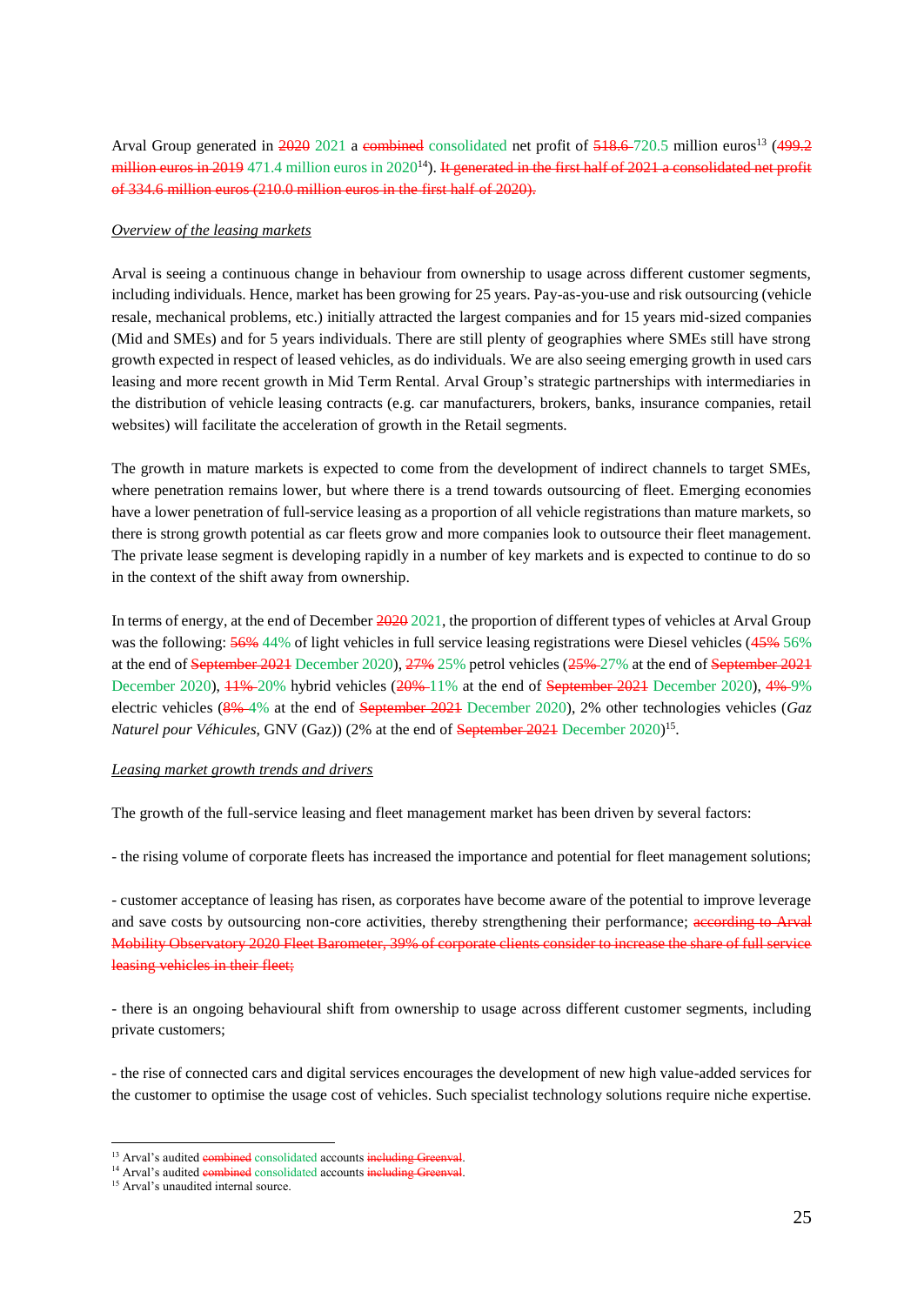Scale is needed to amortise costs of development, making it difficult to implement in-house by customers. New mobility solutions, such as car sharing, autonomous driving and connected cars, constitute opportunities for the Arval Group to expand its range of services to both corporate and private customers."

- The paragraph entitled "*Competitive position*" appearing on pages 101 and 102 is amended as follows:

## "*Competitive position*

In its activities, the Issuer competes with other international full-service leasing companies. This includes both vertically integrated companies offering full-service leasing and financing services and companies that offer fleet management only. In some of the Issuer's markets, it also competes with strong local players offering full-service leases.

On a global scale, the full-service leasing market remains fragmented, with few players providing global coverage. The Issuer's key competitors are the ALD group, LeasePlan and Alphabet, which are international multi-brand leasing companies operating in the same geographies as the Issuer. Arval Group is the European leader in the multibrand full service leasing market. At the end of December 2020 2021, Arval Group's full service leasing fleet reached 1,382 1,470 thousand vehicles (1,441 1,382 thousand vehicles as at 30 September 2021 31 December 2020), to be compared with  $\frac{1,372-1,427}{4,27}$  thousand vehicles for ALD  $(\frac{1,382}{}^{1,372}$  thousand vehicles as at  $\frac{30}{2}$ September 2021 31 December 2020)<sup>16</sup> and to 1,311 1,328 thousand vehicles estimated for LeasePlan (1,311 thousand vehicles estimated as at  $30$  September 2021 31 December 2020)<sup>17</sup>. Alphabet reported  $705$  696 thousand fleet contracts at the end of  $202021$  (705 thousand fleet contracts at the end of  $20201^{8}$ . On the 6 January 2022, ALD announced the signing of a Memorandum of Understanding to acquire 100% of LeasePlan. The closing of the transaction, which is expected by end 2022 and is subject to several closing conditions, would create the leader in multi brand full service leasing.

In financing, the Issuer competes with the captive finance subsidiaries of large car manufacturers. The Issuer also competes with third-party service providers that offer fleet consulting, bidding solutions and procurement.

Competitors in the global leasing services market generally fall into three broad categories based on their ownership structure, namely bank affiliates, car manufacturers' captives and independent operators. The ownership structure of a given competitor is often a key driver in the nature of its operations.

(i) Bank affiliates

Bank affiliates include entities that are part of a financial group, mostly subsidiaries of banks, such as ALD group (Société Générale). In many cases, multi-brand vehicle leasing started as an extension of conventional banking products to satisfy the needs of corporate customers, but gradually banks developed semi-autonomous leasing units within their corporate structure.

(ii) Car manufacturers' captives

Car manufacturers' captives, i.e. entities owned and controlled by car manufacturers, generally focus on increasing sales of their owner's vehicle brands. These entities benefit from brand synergies and access to the dealership

<sup>&</sup>lt;sup>16</sup>ALD Q4-20202021 and Q34-20212020 results press release.

<sup>&</sup>lt;sup>17</sup>LeasePlan Q4-20202021 and Q34-20212020 results press release and Arval's management estimation based on the following total fleet breakdown for LeasePlan at 2019 year end:  $71\%$ leasing (and at 30 September 2021: 74% full service leasing, 25% fleet management, 1% financial leasing).

<sup>&</sup>lt;sup>18</sup> BMW 2020 2021 annual report.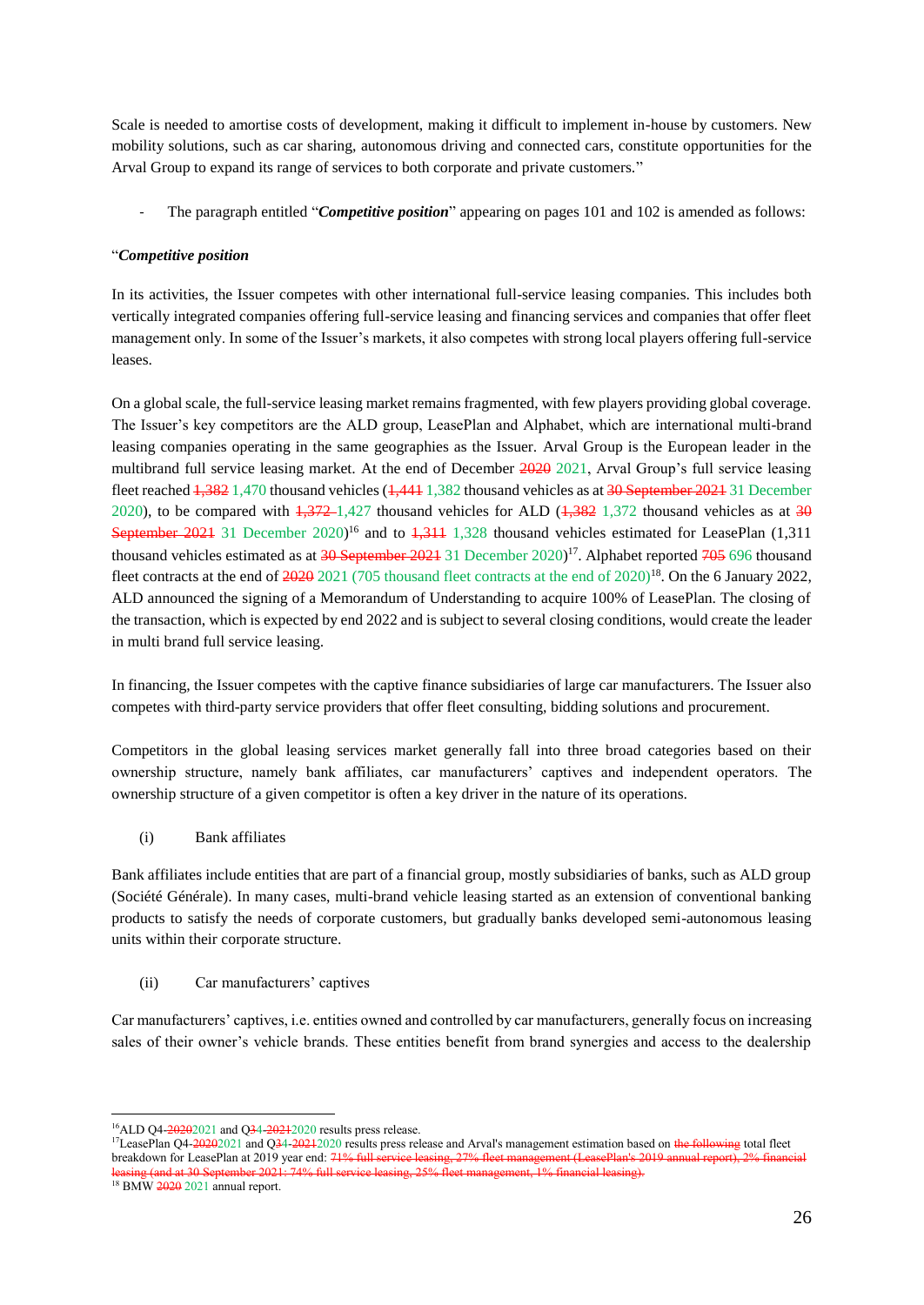network of their manufacturer, parent or affiliate, but the growth of the business is tied to the underlying demand for the manufacturer's specific vehicle brands.

The importance of captive operating lease and fleet management companies, such as Volkswagen Leasing, RCI Bank, PSA Finance and FCA Leasys, is increasing as their parent companies seek to present themselves as allround providers of mobility solutions who are able to capture a greater share of the market for acquiring and operating vehicles, rather than solely as car manufacturers.

The majority of larger car manufacturers have established special financial services subsidiaries to oversee their leasing businesses and, in some cases, to assist in raising funds for their manufacturing businesses.

## (iii) Independent operators

Multi-brand independent operators include entities that are not directly related to banking institutions or car manufacturers. Lack of scale and access to external financing on attractive terms are the key challenges faced by such entities."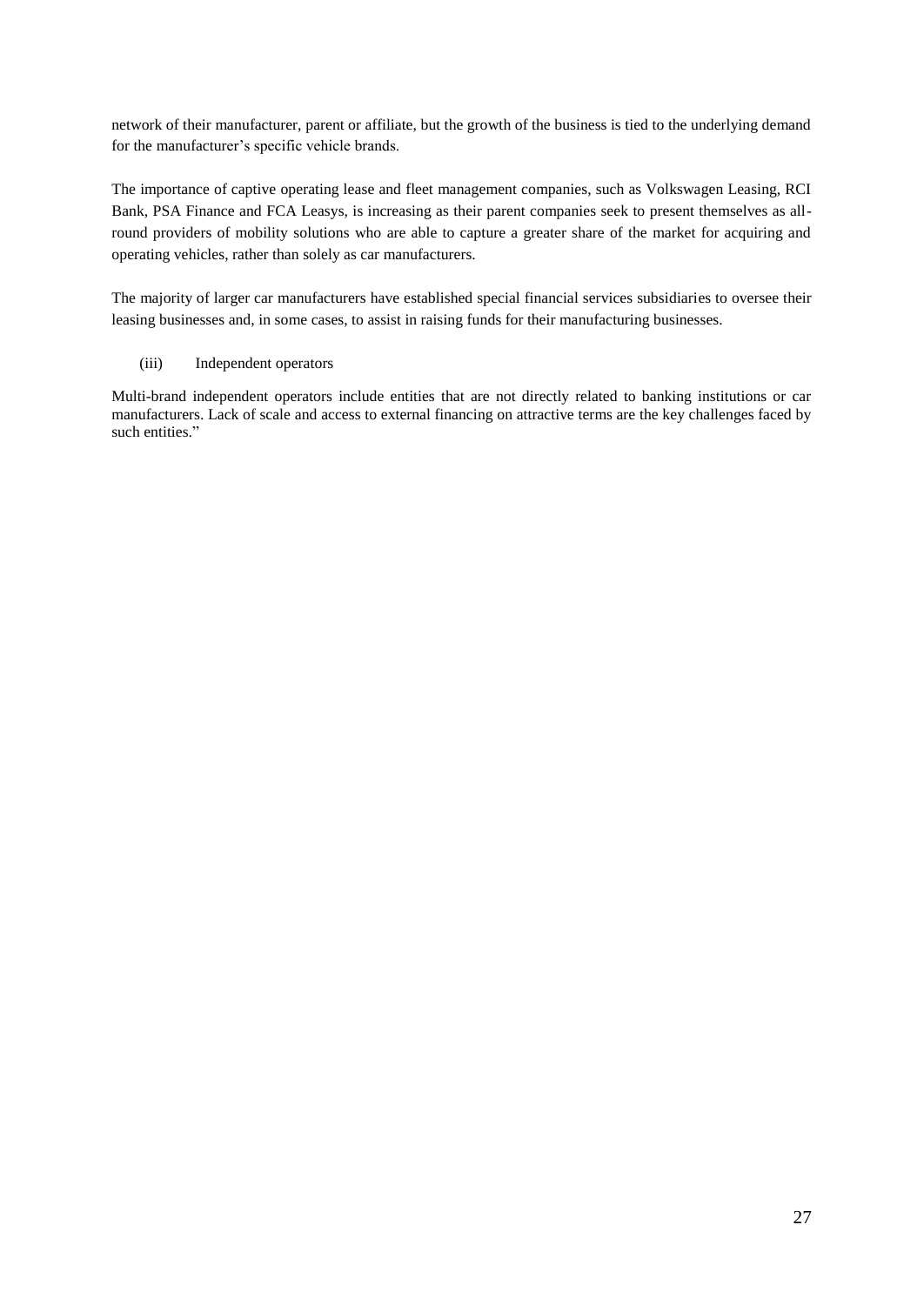### **GENERAL INFORMATION**

<span id="page-27-0"></span>The "General Information" section on pages 127 to 130 of the Base Prospectus is amended as follows<sup>19</sup>:

**1/** The paragraph 3 entitled "**No Significant change**" appearing on page 127 of the Base Prospectus is amended as follows:

### "**3. No Significant change**

As of the date of this Base Prospectus, there has been no significant change in the financial position or financial performance of the Issuer or the Arval Group since 31 December 2021 <del>30 June 2021</del>."

**2/** The paragraph 4 entitled "**No Material adverse change**" appearing on page 127 of the Base Prospectus is amended as follows:

#### "**4. No Material adverse change**

As of the date of this Base Prospectus, there has been no material adverse change in the prospects of the Issuer since 31 December 2021 2020"

**3/** The paragraph 9 entitled "**Statutory auditors**" appearing on page 128 of the Base Prospectus is amended as follows:

#### **"9. Statutory auditors**

1

Mazars at Tour Exaltis, 61 rue Henri Regnault, 92400 Courbevoie, France, an entity regulated by the *Haut Conseil du Commissariat aux Comptes*, duly authorised as *Commissaires aux comptes* and members of the *Compagnie Régionale des Commissaires aux Comptes de Versailles*, have audited and rendered an unqualified audit report on the consolidated financial statements of the Issuer as at and for the year ended 31 December 2020<del>, and on the consolidated financial statements and on the combined financial</del> statements of the Issuer as at and for the years ended 31 December 2019 and 31 December 2018.

Deloitte & Associés, 6 place de la Pyramide, 92908 Paris La Défense Cedex, France, an entity regulated by the Haut Conseil du Commissariat aux Comptes, duly authorised as *Commissaires aux comptes* and members of the *Compagnie Régionale des Commissaires aux Comptes de Versailles*, was appointed as auditor (*commissaires aux comptes*) at the General Annual Meeting of 9 March 2021 for a mandate of 6 years in compliance with applicable laws and regulations.

The consolidated half-year financial statements of the Issuer for the six-month period ended 30 June 2021 have not been audited but were subject to a limited review, without qualification, by Mazars and Deloitte & Associés have audited and rendered an unqualified audit report on the consolidated financial statements of the Issuer as at and for the year ended 31 December 2021, as stated in their limited review report incorporated by reference in this Base Prospectus."

<sup>&</sup>lt;sup>19</sup> In relation to the amendments to the language included in the Base Prospectus set out in this section: (i) text which, by virtue of this First Prospectus Supplement is deleted therefrom is shown in red/with a line drawn through the middle of the deleted text, and (ii) text which, by virtue of this First Prospectus Supplement is added thereto is shown green.